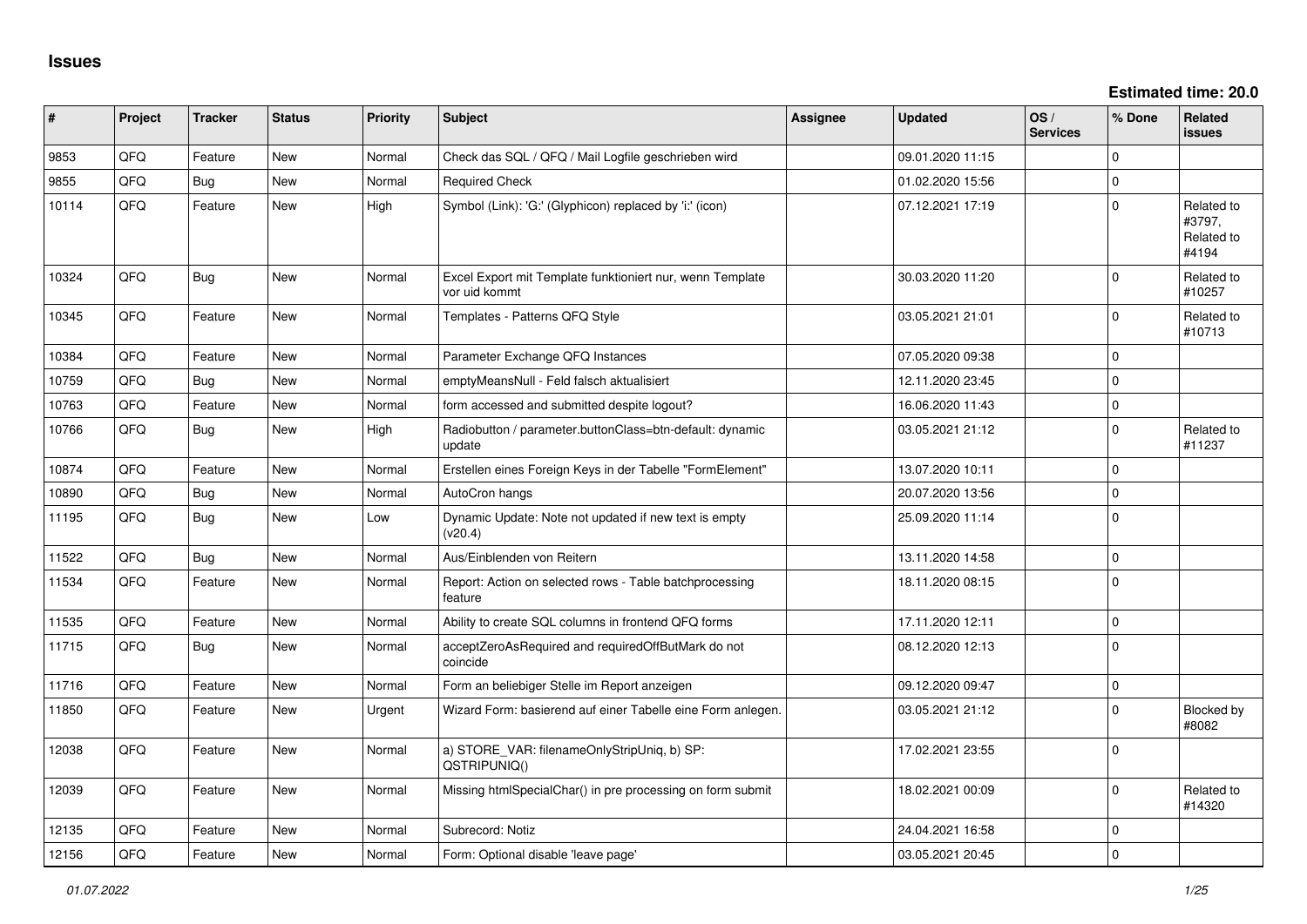| $\sharp$ | Project        | <b>Tracker</b> | <b>Status</b> | <b>Priority</b> | <b>Subject</b>                                                                                         | <b>Assignee</b> | <b>Updated</b>   | OS/<br><b>Services</b> | % Done      | Related<br><b>issues</b>                                              |
|----------|----------------|----------------|---------------|-----------------|--------------------------------------------------------------------------------------------------------|-----------------|------------------|------------------------|-------------|-----------------------------------------------------------------------|
| 14185    | QFQ            | Feature        | <b>New</b>    | Normal          | External/Autocron.php - better suitable directory                                                      | Support: System | 28.05.2022 11:03 |                        | 0           |                                                                       |
| 11057    | QFQ            | Bug            | <b>New</b>    | High            | Checkboxes ohne span.checkmark im Report werden<br>ausgeblendet                                        | Benjamin Baer   | 03.05.2021 21:12 |                        | $\mathbf 0$ | Related to<br>#11039                                                  |
| 11237    | QFQ            | Bug            | New           | High            | Radiobutton / parameter.buttonClass= btn-default - kein dirty<br>Trigger                               | Benjamin Baer   | 03.05.2021 21:12 |                        | $\mathbf 0$ | Related to<br>#10766                                                  |
| 12476    | QFQ            | Feature        | <b>New</b>    | Normal          | clearMe: a) should trigger 'dirty', b) sticky on textarea resize                                       | Benjamin Baer   | 04.01.2022 08:40 |                        | $\mathbf 0$ | Related to<br>#9528                                                   |
| 12490    | QFQ            | Feature        | New           | Normal          | Loading Plugins in QFQ - see what tinymce does. (lazy<br>loading)                                      | Benjamin Baer   | 08.06.2022 10:37 |                        | $\Omega$    | Related to<br>#12611,<br>Related to<br>#10013,<br>Related to<br>#7732 |
| 12556    | QFQ            | Feature        | New           | Normal          | Pills Title: colored = static or dynamic on allrequiredgiven                                           | Benjamin Baer   | 19.03.2022 17:49 |                        | $\Omega$    |                                                                       |
| 13528    | QFQ            | Bug            | <b>New</b>    | Normal          | qfq.io > releases: es wird kein neues Release angelegt                                                 | Benjamin Baer   | 19.03.2022 17:46 |                        | 0           |                                                                       |
| 13647    | QFQ            | <b>Bug</b>     | <b>New</b>    | Normal          | Autofocus funktioniert nicht auf Chrome                                                                | Benjamin Baer   | 19.03.2022 17:44 |                        | $\pmb{0}$   |                                                                       |
| 2361     | QFQ            | Feature        | New           | Normal          | Logging wer/wann/wo welches Formular aufgerufen hat                                                    | Carsten Rose    | 11.12.2019 16:15 |                        | $\Omega$    | Related to<br>#4432.<br>Related to<br>#7480                           |
| 3432     | QFQ            | Feature        | <b>New</b>    | Normal          | subrecord: dynamicUpdate                                                                               | Carsten Rose    | 11.06.2020 21:10 |                        | $\mathbf 0$ | Related to<br>#5691                                                   |
| 3504     | QFQ            | Feature        | <b>New</b>    | Normal          | Logging: welche Action FEs werden wann wie ausgefuehrt                                                 | Carsten Rose    | 01.02.2020 23:21 |                        | $\Omega$    | Related to<br>#5458,<br>Related to<br>#4092                           |
| 3547     | QFQ            | <b>Bug</b>     | New           | Normal          | FE of type 'note' causes writing of empty fields.                                                      | Carsten Rose    | 01.02.2020 23:21 |                        | $\mathbf 0$ |                                                                       |
| 3727     | QFQ            | Feature        | New           | High            | Security: Session Hijacking erschweren                                                                 | Carsten Rose    | 03.05.2021 21:14 |                        | $\pmb{0}$   |                                                                       |
| 4018     | QFQ            | Feature        | <b>New</b>    | Normal          | typeahead: long query parameter / answer triggers 'Attack<br>detected' and purges current SIP storage. | Carsten Rose    | 29.06.2022 22:46 |                        | $\mathbf 0$ | Related to<br>#9077                                                   |
| 4023     | QFQ            | Feature        | New           | Normal          | prepared statements - FE action: salveld, sqlInsert,<br>sqlUpdate, sqlDelete, sqlBefore, sqlAfter      | Carsten Rose    | 11.12.2019 16:15 |                        | $\Omega$    |                                                                       |
| 4050     | QFQ            | Feature        | <b>New</b>    | Normal          | sql.log: 1) FormElement ID which causes a specific action, 2) Carsten Rose<br>Result in the same row.  |                 | 15.04.2020 11:35 |                        | $\mathbf 0$ | Related to<br>#5458                                                   |
| 4082     | QFQ            | Feature        | New           | Normal          | Dynamic Update: modeSql - useful default                                                               | Carsten Rose    | 01.02.2020 23:22 |                        | $\mathbf 0$ |                                                                       |
| 4250     | QFQ            | Feature        | New           | Normal          | AutoCron in QFQ via PHP                                                                                | Carsten Rose    | 01.02.2020 23:21 |                        | $\mathbf 0$ | Related to<br>#3292,<br>Related to<br>#3291                           |
| 4413     | $\mathsf{QFQ}$ | Feature        | New           | Normal          | fieldset: show/hidden, modeSql, dynamicUpdate                                                          | Carsten Rose    | 09.02.2022 15:19 |                        | $\mathbf 0$ |                                                                       |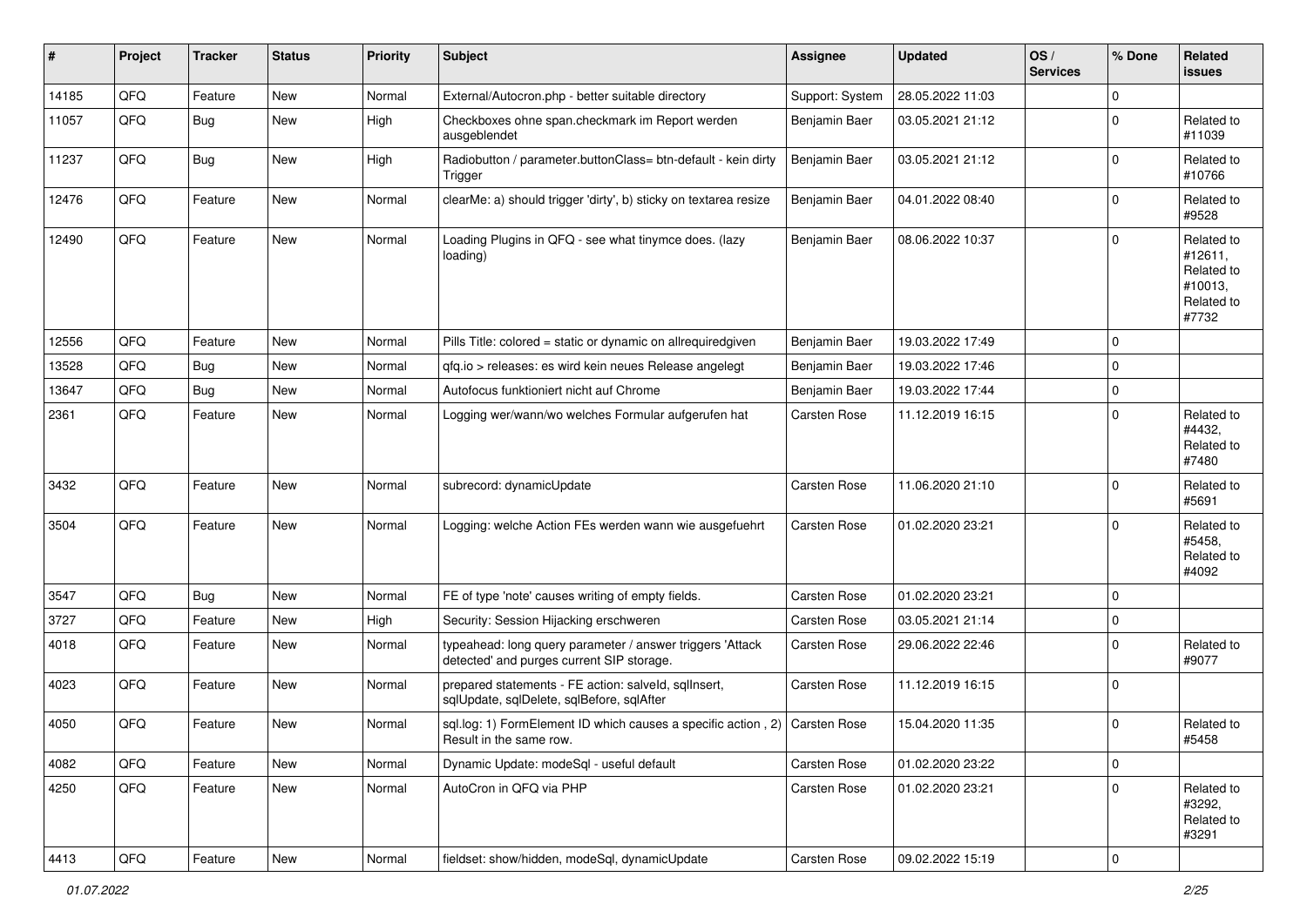| ∦    | Project | <b>Tracker</b> | <b>Status</b> | <b>Priority</b> | <b>Subject</b>                                                                                        | <b>Assignee</b>     | <b>Updated</b>   | OS/<br><b>Services</b> | % Done      | Related<br><b>issues</b>                    |
|------|---------|----------------|---------------|-----------------|-------------------------------------------------------------------------------------------------------|---------------------|------------------|------------------------|-------------|---------------------------------------------|
| 4756 | QFQ     | Bug            | New           | Normal          | Form dirty even nothing changes                                                                       | <b>Carsten Rose</b> | 11.12.2019 16:16 |                        | $\mathbf 0$ |                                             |
| 5131 | QFQ     | Feature        | New           | Normal          | Activate Spin Gear ('wait/busy' indicator) via LINK attribute                                         | Carsten Rose        | 01.02.2020 23:21 |                        | $\Omega$    |                                             |
| 5221 | QFQ     | Bug            | New           | High            | Download Dialog: Bleibt stehen in FF wenn Datei<br>automatisch gespeichert wird.                      | <b>Carsten Rose</b> | 03.05.2021 21:14 |                        | $\Omega$    |                                             |
| 5305 | QFQ     | <b>Bug</b>     | New           | Normal          | Upload FormElement: nicht disabled by readonly Form                                                   | Carsten Rose        | 16.06.2021 13:43 |                        | $\Omega$    | Related to<br>#9347,<br>Related to<br>#9834 |
| 5345 | QFQ     | Feature        | <b>New</b>    | Normal          | Report: UPDATE / INSERT / DELETE statements should<br>trigger subqueries, depending on the result.    | Carsten Rose        | 27.05.2020 16:11 |                        | $\Omega$    |                                             |
| 5459 | QFQ     | <b>Bug</b>     | <b>New</b>    | High            | Multi DB: spread system tables between 'QFQ' and 'Data'-DB                                            | <b>Carsten Rose</b> | 03.05.2021 21:14 |                        | $\Omega$    | Related to<br>#4720                         |
| 5559 | QFQ     | Bug            | New           | Normal          | FE.type = Upload: 'accept' might contain variables                                                    | Carsten Rose        | 11.05.2020 21:23 |                        | $\Omega$    |                                             |
| 5576 | QFQ     | Bug            | New           | Normal          | Using MySQL 'DROP' requires privilege - wich is not really<br>necessary.                              | <b>Carsten Rose</b> | 01.02.2020 23:21 |                        | $\Omega$    |                                             |
| 5715 | QFQ     | Feature        | <b>New</b>    | High            | PDF Caching                                                                                           | Carsten Rose        | 03.05.2021 21:14 |                        | $\Omega$    | Related to<br>#5851,<br>Related to<br>#6357 |
| 5782 | QFQ     | Feature        | <b>New</b>    | Normal          | NextCloud API                                                                                         | <b>Carsten Rose</b> | 01.02.2020 10:02 |                        | $\mathbf 0$ |                                             |
| 6261 | QFQ     | Feature        | <b>New</b>    | Normal          | Persistent SIP                                                                                        | Carsten Rose        | 12.06.2021 09:07 |                        | $\mathbf 0$ | Related to<br>#10819                        |
| 6289 | QFQ     | Feature        | <b>New</b>    | Normal          | Form: Log                                                                                             | Carsten Rose        | 01.02.2020 23:21 |                        | $\Omega$    |                                             |
| 6292 | QFQ     | Feature        | <b>New</b>    | Normal          | Download: File speichern mit Hash aber original Filename in<br>der Datenbank vermerken fuer Downloads | Carsten Rose        | 01.02.2020 23:21 |                        | $\Omega$    |                                             |
| 6437 | QFQ     | Feature        | <b>New</b>    | Normal          | Neuer Mode Button bei FormElementen                                                                   | Carsten Rose        | 01.02.2020 23:21 |                        | $\Omega$    | Related to<br>#9668.<br>Blocked by<br>#9678 |
| 6462 | QFQ     | <b>Bug</b>     | <b>New</b>    | Normal          | File Upload: Nutzlose Fehlermeldung wenn Datei zu gross                                               | Carsten Rose        | 01.02.2020 23:21 |                        | $\Omega$    | Related to<br>#6139                         |
| 6483 | QFQ     | Bug            | <b>New</b>    | Normal          | R Store funktioniert nicht bei 'Report Notation' im FE                                                | <b>Carsten Rose</b> | 01.02.2020 23:21 |                        | $\mathbf 0$ |                                             |
| 6594 | QFQ     | Feature        | New           | Normal          | Excel: on download, check if there is a valid sip                                                     | <b>Carsten Rose</b> | 01.02.2020 23:21 |                        | $\Omega$    |                                             |
| 6602 | QFQ     | Feature        | New           | Normal          | Formlet: in Report auf Mausklick ein mini-form oeffnen                                                | Carsten Rose        | 11.12.2019 16:16 |                        | 0           |                                             |
| 6609 | QFQ     | Feature        | New           | Normal          | Formlet: JSON API erweitern                                                                           | Carsten Rose        | 01.02.2020 23:21 |                        | 50          |                                             |
| 6677 | QFQ     | <b>Bug</b>     | New           | Normal          | Error message FE Action Element: no/wrong FE reference<br>who cause the problem.                      | Carsten Rose        | 01.02.2020 23:21 |                        | 0           |                                             |
| 6723 | QFG     | Feature        | New           | Normal          | Report QFQ Installation and Version                                                                   | Carsten Rose        | 12.06.2021 09:07 |                        | $\pmb{0}$   |                                             |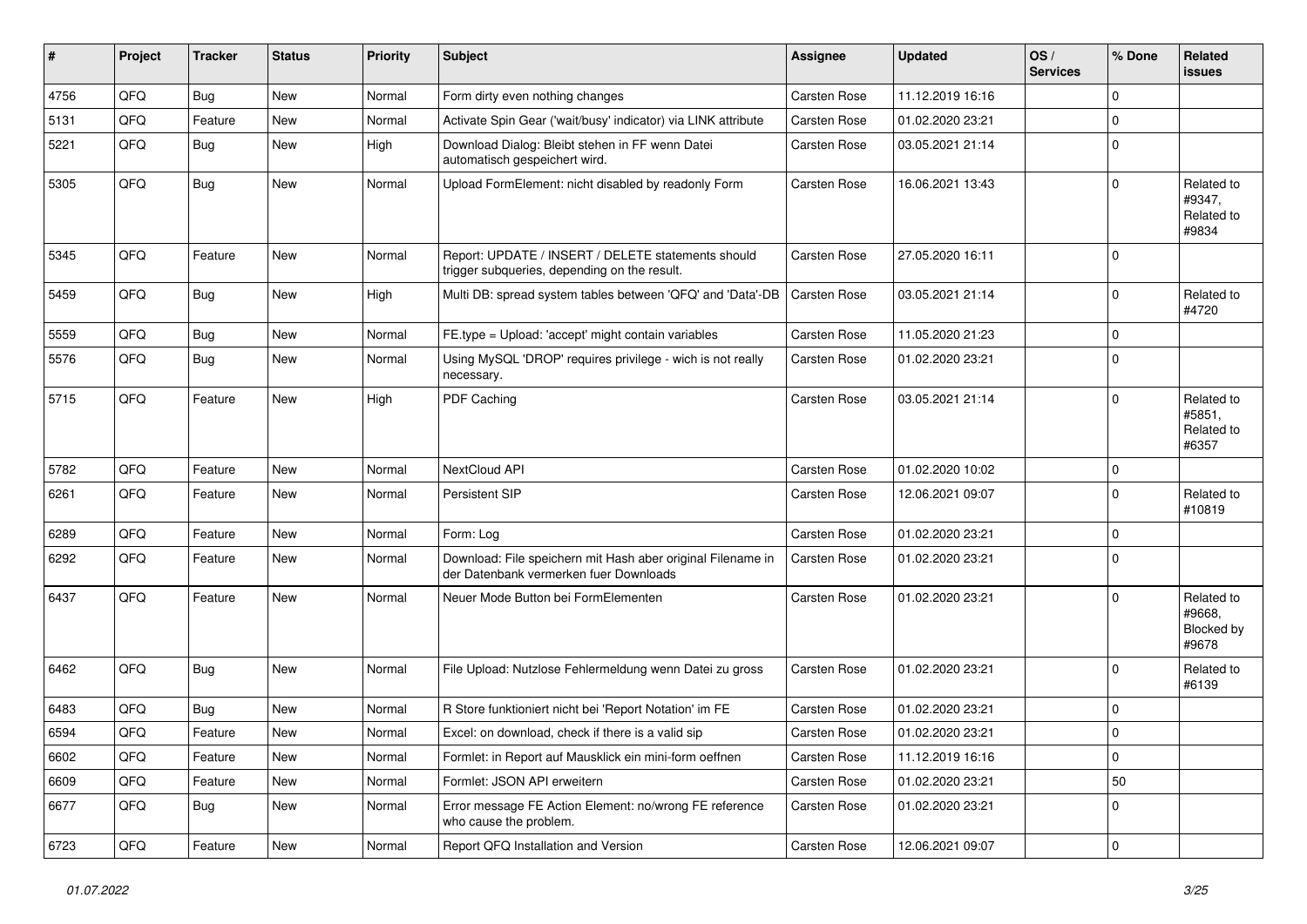| #    | Project | <b>Tracker</b> | <b>Status</b> | <b>Priority</b> | <b>Subject</b>                                                                                                             | Assignee            | <b>Updated</b>   | OS/<br><b>Services</b> | % Done      | Related<br><b>issues</b>  |
|------|---------|----------------|---------------|-----------------|----------------------------------------------------------------------------------------------------------------------------|---------------------|------------------|------------------------|-------------|---------------------------|
| 6765 | QFQ     | Feature        | <b>New</b>    | Normal          | Moeglichkeit via QFQ eigene Logs zu schreiben                                                                              | Carsten Rose        | 01.02.2020 23:21 |                        | $\mathbf 0$ |                           |
| 6855 | QFQ     | Feature        | New           | Normal          | With {{feUser:U}}!={{feUser:T}}: Save / Delete: only possible<br>with {{feUserSave:U}}='yes' and '{{feUserDelete:U}}='yes' | Carsten Rose        | 01.02.2020 23:21 |                        | $\mathbf 0$ |                           |
| 6912 | QFQ     | <b>Bug</b>     | <b>New</b>    | Normal          | error Message Var 'deadline' already set in SIP - in Form<br>with FE.value={{deadline:R:::{{deadlinePeriod:Y}}}}           | Carsten Rose        | 01.02.2020 23:21 |                        | $\mathbf 0$ |                           |
| 7002 | QFQ     | Bug            | New           | Normal          | Dynamic Update: row does not disappear / appear                                                                            | Carsten Rose        | 01.02.2020 23:22 |                        | $\mathbf 0$ |                           |
| 7014 | QFQ     | Bug            | <b>New</b>    | Normal          | Sending invalid emails succeeds when<br>debug.redirectAllMailTo is set                                                     | Carsten Rose        | 01.02.2020 23:21 |                        | $\mathbf 0$ |                           |
| 7099 | QFQ     | Feature        | <b>New</b>    | Normal          | Redesign FormEditor                                                                                                        | Carsten Rose        | 01.02.2020 23:21 |                        | $\mathbf 0$ |                           |
| 7102 | QFQ     | Feature        | <b>New</b>    | Normal          | Comment sign in report: '#' and '--'                                                                                       | Carsten Rose        | 01.02.2020 23:21 |                        | $\mathbf 0$ |                           |
| 7109 | QFQ     | Feature        | <b>New</b>    | Normal          | Dynamic Updates: row/element hide                                                                                          | Carsten Rose        | 01.02.2020 23:22 |                        | $\mathbf 0$ | Has<br>duplicate<br>#4081 |
| 7119 | QFQ     | Feature        | <b>New</b>    | Normal          | Upload: scaleDownWidth, scaleDownHeight                                                                                    | Carsten Rose        | 01.02.2020 23:21 |                        | $\mathbf 0$ |                           |
| 7175 | QFQ     | Feature        | <b>New</b>    | Normal          | Upload: md5 hash as filename                                                                                               | <b>Carsten Rose</b> | 01.02.2020 23:21 |                        | $\mathbf 0$ |                           |
| 7219 | QFQ     | <b>Bug</b>     | New           | Normal          | typeSheadSql / typeAheadSqlPrefetch: change to curly<br>braces                                                             | Carsten Rose        | 01.02.2020 23:21 |                        | $\mathbf 0$ |                           |
| 7239 | QFQ     | Feature        | New           | Normal          | TinyMCE: html tag whitelist                                                                                                | Carsten Rose        | 01.02.2020 23:21 |                        | $\mathbf 0$ | Related to<br>#14320      |
| 7261 | QFQ     | Bug            | <b>New</b>    | Normal          | Report pathFilename for user without path, only the filename                                                               | Carsten Rose        | 01.02.2020 23:21 |                        | $\mathbf 0$ |                           |
| 7280 | QFQ     | Feature        | <b>New</b>    | Normal          | recently used table                                                                                                        | Carsten Rose        | 01.02.2020 23:21 |                        | $\mathbf 0$ |                           |
| 7342 | QFQ     | Feature        | New           | Normal          | add content $=$ hide this                                                                                                  | Carsten Rose        | 01.02.2020 23:21 |                        | $\mathbf 0$ |                           |
| 7480 | QFQ     | Feature        | <b>New</b>    | Normal          | Record History (Undo / Redo)                                                                                               | Carsten Rose        | 11.12.2019 16:16 |                        | $\mathbf 0$ | Related to<br>#2361       |
| 7481 | QFQ     | Feature        | <b>New</b>    | Normal          | Detect 'BaseUrl' automatically                                                                                             | Carsten Rose        | 01.02.2020 23:21 |                        | $\mathbf 0$ |                           |
| 7512 | QFQ     | <b>Bug</b>     | <b>New</b>    | Normal          | FE: inputType=number >> 'pattern' is not respected                                                                         | Carsten Rose        | 01.02.2020 23:22 |                        | $\mathbf 0$ |                           |
| 7513 | QFQ     | Bug            | New           | Normal          | Radios not correct aligned                                                                                                 | Carsten Rose        | 01.02.2020 23:22 |                        | $\mathbf 0$ |                           |
| 7519 | QFQ     | Feature        | <b>New</b>    | Normal          | Select: Multi                                                                                                              | Carsten Rose        | 01.02.2020 23:22 |                        | $\mathbf 0$ |                           |
| 7520 | QFQ     | Feature        | New           | Normal          | QR Code:  AS _qr ( AS _link)                                                                                               | Carsten Rose        | 01.02.2020 23:22 |                        | $\mathbf 0$ |                           |
| 7521 | QFQ     | Feature        | <b>New</b>    | Normal          | TemplateGroup: fe.type=upload                                                                                              | <b>Carsten Rose</b> | 01.02.2020 23:21 |                        | $\mathbf 0$ | Related to<br>#9706       |
| 7524 | QFQ     | <b>Bug</b>     | New           | Normal          | QFQ throws a 'General Error' if 'fileadmin/protected/log/' is<br>not writeable                                             | Carsten Rose        | 01.02.2020 23:22 |                        | $\mathbf 0$ |                           |
| 7547 | QFQ     | <b>Bug</b>     | New           | Normal          | Error Message in afterSave: wrong parameter column<br>reported                                                             | Carsten Rose        | 01.02.2020 23:22 |                        | $\mathbf 0$ |                           |
| 7574 | QFQ     | Bug            | New           | Normal          | Substitute error: form element not reported / dont parse<br>Form.note                                                      | Carsten Rose        | 01.02.2020 23:21 |                        | $\mathbf 0$ |                           |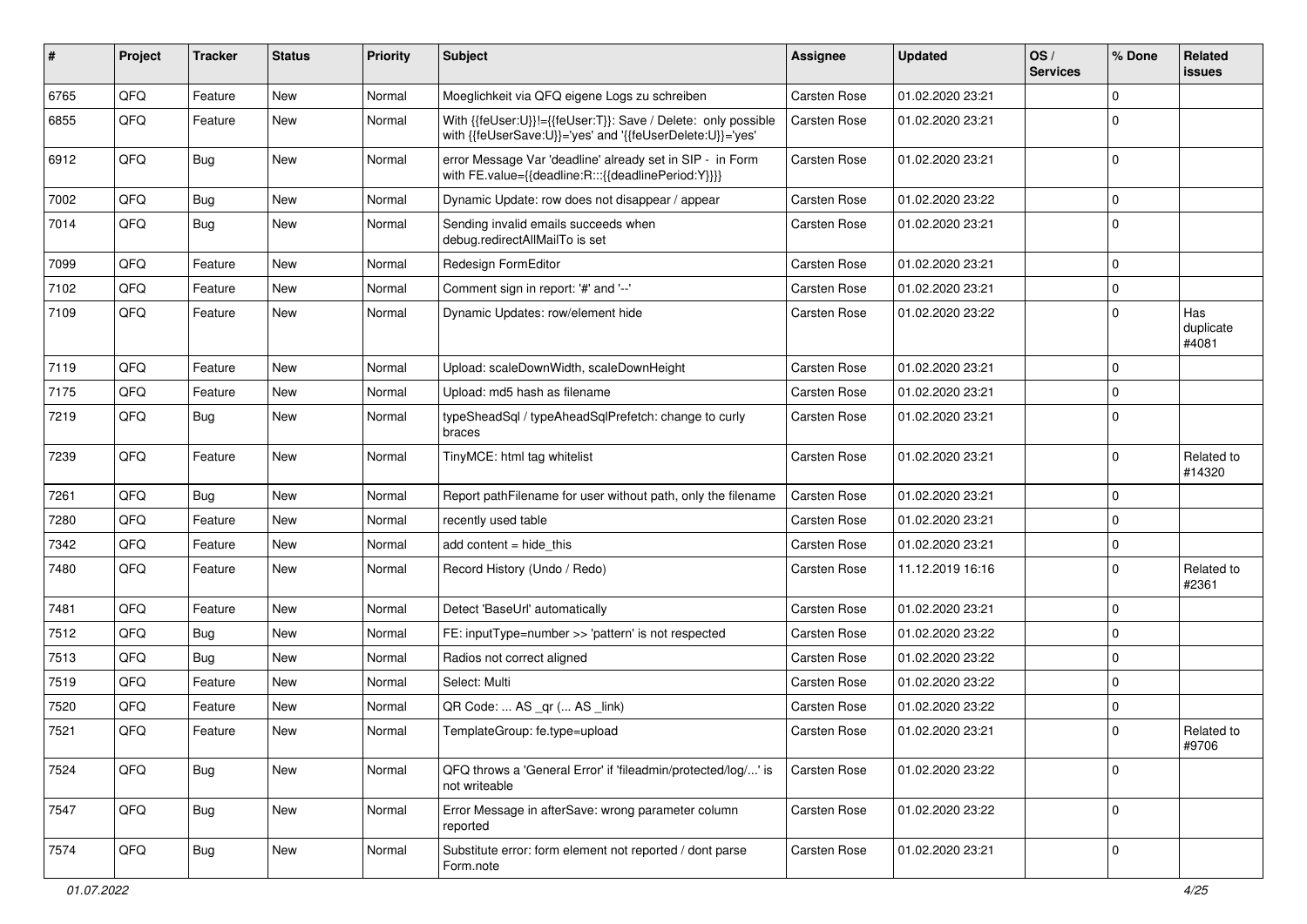| #    | Project | <b>Tracker</b> | <b>Status</b> | <b>Priority</b> | <b>Subject</b>                                                                                         | <b>Assignee</b>     | <b>Updated</b>   | OS/<br><b>Services</b> | % Done      | Related<br><b>issues</b>  |
|------|---------|----------------|---------------|-----------------|--------------------------------------------------------------------------------------------------------|---------------------|------------------|------------------------|-------------|---------------------------|
| 7650 | QFQ     | <b>Bug</b>     | <b>New</b>    | High            | Optional do not show 'required' sign on FormElement                                                    | Carsten Rose        | 03.05.2021 21:14 |                        | $\Omega$    |                           |
| 7660 | QFQ     | Feature        | New           | Normal          | IMAP: import mails to DB, move / delete mails                                                          | Carsten Rose        | 01.02.2020 09:52 |                        | $\mathbf 0$ |                           |
| 7681 | QFQ     | Feature        | New           | Normal          | Optional switch off 'check for modified record'                                                        | Carsten Rose        | 01.02.2020 23:21 |                        | $\Omega$    |                           |
| 7683 | QFQ     | Feature        | New           | Normal          | Special column names in '{{ SELECT  AS _link }}' should be<br>detected                                 | <b>Carsten Rose</b> | 01.02.2020 23:21 |                        | $\Omega$    |                           |
| 7685 | QFQ     | Bug            | New           | Normal          | Open FormElement from QFQ error message and save<br>modified record: error about missing {{formId:F}}  | Carsten Rose        | 01.02.2020 23:22 |                        | $\mathbf 0$ |                           |
| 7795 | QFQ     | Bug            | <b>New</b>    | Normal          | Readonly Form: Typeahead-Felder                                                                        | Carsten Rose        | 01.02.2020 23:22 |                        | $\Omega$    | Related to<br>#10640      |
| 7812 | QFQ     | Feature        | New           | Normal          | FE 'Subrecord' - new option 'subrecordShowFilter',<br>'subrecordPaging'                                | Carsten Rose        | 01.02.2020 23:22 |                        | $\mathbf 0$ |                           |
| 7850 | QFQ     | Feature        | <b>New</b>    | High            | Upload records: non 'pathFileName' column                                                              | Carsten Rose        | 03.05.2021 21:14 |                        | $\mathbf 0$ |                           |
| 7890 | QFQ     | Bug            | <b>New</b>    | Normal          | FormElement 'required': extraButtonInfo not aligned                                                    | Carsten Rose        | 11.06.2021 21:17 |                        | $\Omega$    | Related to<br>#11517      |
| 7899 | QFQ     | Bug            | <b>New</b>    | High            | Fe.type=password / retype / required: always complain about<br>missing value                           | Carsten Rose        | 03.05.2021 21:14 |                        | $\Omega$    |                           |
| 7920 | QFQ     | Feature        | New           | Normal          | FE: Syntax Highlight, Zeinlenumbruch                                                                   | Carsten Rose        | 01.02.2020 10:03 |                        | $\mathbf 0$ |                           |
| 7924 | QFQ     | Feature        | New           | Normal          | Radio/Checkbox with Tooltip                                                                            | Carsten Rose        | 01.02.2020 23:22 |                        | $\mathbf 0$ |                           |
| 8049 | QFQ     | Bug            | New           | Normal          | FE.type=note, column 'value': text moves some pixel to top<br>after save                               | Carsten Rose        | 01.02.2020 23:22 |                        | $\Omega$    |                           |
| 8083 | QFQ     | Bug            | <b>New</b>    | High            | FormEditor: primary table list does not respect<br>'indexDb={{indexData:Y}}'                           | Carsten Rose        | 03.05.2021 21:14 |                        | $\Omega$    | Has<br>duplicate<br>#6678 |
| 8089 | QFQ     | Feature        | <b>New</b>    | Normal          | Copy/Paste for FormElements                                                                            | Carsten Rose        | 01.02.2020 23:22 |                        | $\mathbf 0$ |                           |
| 8187 | QFQ     | Feature        | New           | Normal          | Subrecord: enable/hide new button - make new/edit/delete<br>customizeable.                             | Carsten Rose        | 06.03.2021 18:44 |                        | $\Omega$    | Related to<br>#11326      |
| 8217 | QFQ     | Feature        | New           | Normal          | if-elseif-else construct                                                                               | Carsten Rose        | 16.03.2021 18:41 |                        | $\Omega$    | Related to<br>#10716      |
| 8336 | QFQ     | Feature        | New           | Normal          | Form > modified > Close New: a) Optional disable popup, b)<br>custom text, c) mode on save: closelstay | Carsten Rose        | 01.02.2020 23:22 |                        | $\Omega$    | Related to<br>#8335       |
| 8431 | QFQ     | <b>Bug</b>     | <b>New</b>    | High            | autocron.php with wrong path                                                                           | Carsten Rose        | 03.05.2021 21:14 |                        | $\mathbf 0$ |                           |
| 8668 | QFQ     | <b>Bug</b>     | New           | High            | Pill disabled: dyamic mode 'hidden' not respected - FE is still   Carsten Rose<br>required             |                     | 03.05.2021 21:14 |                        | 0           |                           |
| 8702 | QFQ     | Feature        | New           | Normal          | Load Record which is locked: missing user info                                                         | Carsten Rose        | 11.12.2019 16:16 |                        | $\mathbf 0$ | Related to<br>#9789       |
| 8719 | QFQ     | Feature        | New           | Normal          | extraButtonLock: add support for 0/1                                                                   | <b>Carsten Rose</b> | 01.02.2020 23:22 |                        | 0           |                           |
| 8806 | QFQ     | Feature        | New           | Normal          | SQL Function nl2br                                                                                     | Carsten Rose        | 01.02.2020 23:22 |                        | $\pmb{0}$   |                           |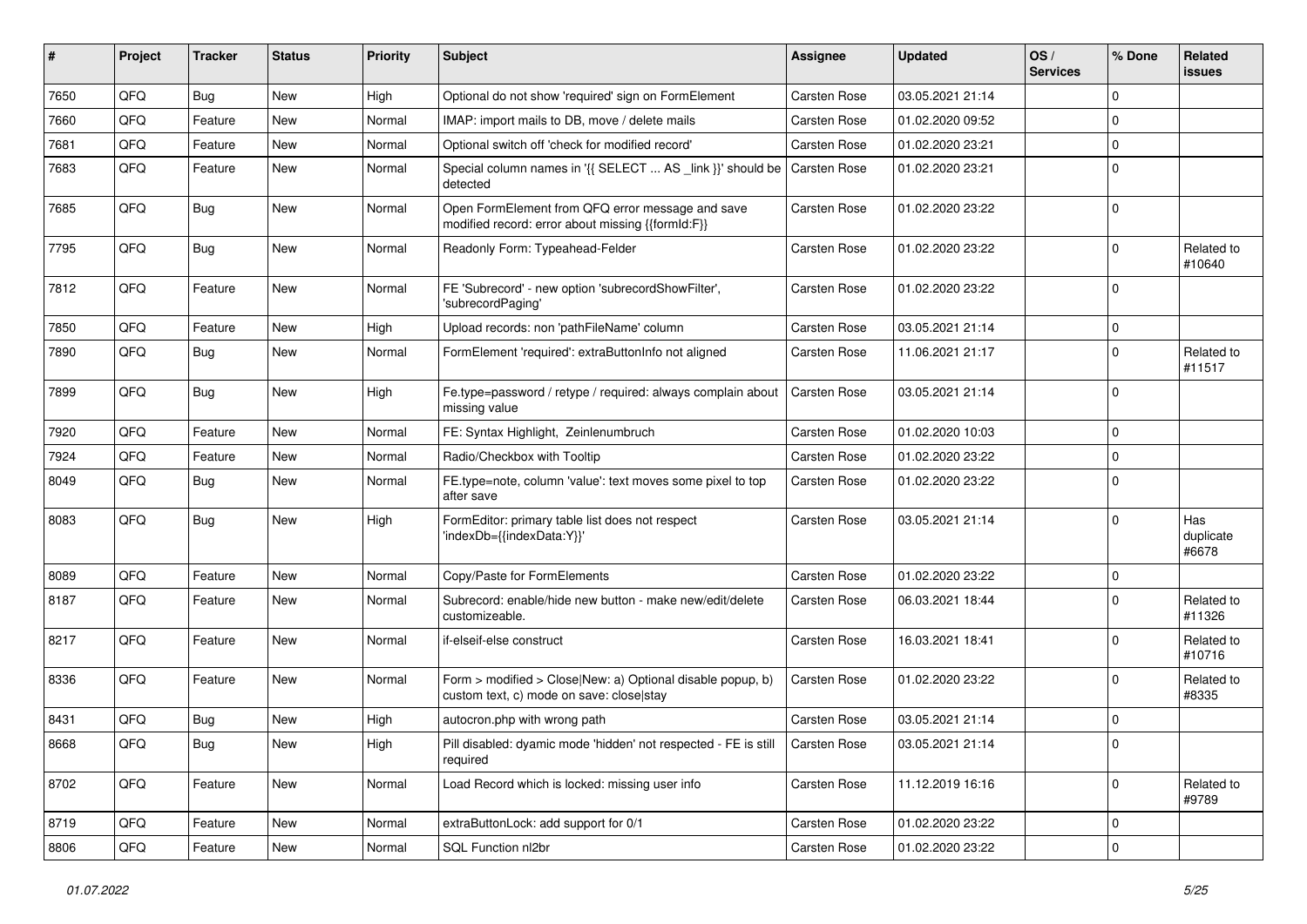| ∦    | Project | <b>Tracker</b> | <b>Status</b> | <b>Priority</b> | Subject                                                                                  | <b>Assignee</b>     | <b>Updated</b>   | OS/<br><b>Services</b> | % Done      | Related<br><b>issues</b>                                             |
|------|---------|----------------|---------------|-----------------|------------------------------------------------------------------------------------------|---------------------|------------------|------------------------|-------------|----------------------------------------------------------------------|
| 8962 | QFQ     | Feature        | New           | High            | allow for form fields with identical names                                               | <b>Carsten Rose</b> | 03.05.2021 21:14 |                        | $\mathbf 0$ |                                                                      |
| 8975 | QFQ     | Feature        | New           | Normal          | Report Notation: 2.0                                                                     | Carsten Rose        | 01.02.2020 23:22 |                        | $\Omega$    | Related to<br>#8963                                                  |
| 9013 | QFQ     | Bug            | <b>New</b>    | Normal          | Error in Twig template not handled                                                       | Carsten Rose        | 20.10.2021 13:43 |                        | $\mathbf 0$ |                                                                      |
| 9077 | QFQ     | Bug            | <b>New</b>    | Normal          | typeAheadSql: report broken SQL                                                          | Carsten Rose        | 29.06.2022 22:35 |                        | $\Omega$    | Related to<br>#4018                                                  |
| 9127 | QFQ     | Bug            | New           | Normal          | Error Message: change 'roll over' color - text not readable                              | Carsten Rose        | 01.02.2020 23:22 |                        | $\mathbf 0$ |                                                                      |
| 9128 | QFQ     | Feature        | New           | Normal          | Error Message: not replaced variables- a) replace back to '{{'<br>b) underline           | Carsten Rose        | 01.02.2020 23:22 |                        | $\Omega$    | Related to<br>#9129                                                  |
| 9129 | QFQ     | Feature        | New           | Normal          | sqlValidate: Message as notification, not as error                                       | Carsten Rose        | 01.02.2020 23:22 |                        | $\Omega$    | Related to<br>#9128                                                  |
| 9136 | QFQ     | Feature        | New           | Normal          | Create ZIP files with dynamic PDFs                                                       | <b>Carsten Rose</b> | 01.02.2020 23:22 |                        | $\mathbf 0$ |                                                                      |
| 9177 | QFQ     | <b>Bug</b>     | New           | Normal          | Bug? QFQ tries to save an action FE, which has real existing Carsten Rose<br>column name |                     | 01.02.2020 23:22 |                        | $\Omega$    |                                                                      |
| 9208 | QFQ     | Feature        | <b>New</b>    | Normal          | Manage 'recent' records                                                                  | <b>Carsten Rose</b> | 01.02.2020 23:22 |                        | $\mathbf 0$ |                                                                      |
| 9221 | QFQ     | Feature        | New           | Normal          | typeAhead: Zeichenlimite ausschalten                                                     | Carsten Rose        | 29.06.2022 22:36 |                        | $\mathbf 0$ |                                                                      |
| 9275 | QFQ     | <b>Bug</b>     | <b>New</b>    | Normal          | autcron: t3 page, which takes to long to respond, is not<br>reported properly            | Carsten Rose        | 01.02.2020 23:22 |                        | 100         |                                                                      |
| 9317 | QFQ     | Bug            | <b>New</b>    | Normal          | FE.type=note: with dynamic show/hidden an empty label<br>causes trouble                  | Carsten Rose        | 01.02.2020 23:22 |                        | $\mathbf 0$ |                                                                      |
| 9347 | QFQ     | <b>Bug</b>     | New           | High            | FE.type=upload with dynamic show/hidden: required not<br>detected                        | <b>Carsten Rose</b> | 12.06.2021 10:40 |                        | $\Omega$    | Related to<br>#5305,<br>Related to<br>#12398                         |
| 9348 | QFQ     | Feature        | New           | Normal          | defaultThumbnailSize: pre render thumbnails                                              | Carsten Rose        | 12.06.2021 09:05 |                        | $\mathbf 0$ |                                                                      |
| 9352 | QFQ     | Feature        | <b>New</b>    | Normal          | FE 'Native' fire slaveld, sqlAfter, sqlIns                                               | Carsten Rose        | 01.02.2020 23:22 |                        | $\mathbf 0$ |                                                                      |
| 9531 | QFQ     | Bug            | New           | High            | FE File: Dynamic Update / modeSql / required detected even<br>it not set                 | Carsten Rose        | 11.06.2021 20:32 |                        | $\Omega$    | Related to<br>#12398                                                 |
| 9533 | QFQ     | Bug            | <b>New</b>    | Normal          | FE.type=upload: Check in 'beforeSave' if upload is given                                 | Carsten Rose        | 01.02.2020 23:22 |                        | $\Omega$    | Related to<br>#11523                                                 |
| 9537 | QFQ     | Feature        | <b>New</b>    | Normal          | FormEditor: Edit fieldset in FrontEnd                                                    | Carsten Rose        | 01.02.2020 23:22 |                        | $\mathbf 0$ |                                                                      |
| 9602 | QFQ     | Feature        | <b>New</b>    | Normal          | Form definition as JSON                                                                  | Carsten Rose        | 01.02.2020 23:21 |                        | 0           | Related to<br>#9600                                                  |
| 9706 | QFO     | Feature        | New           | Normal          | Multi File Upload (hidden template group)                                                | Carsten Rose        | 01.02.2020 23:22 |                        | $\Omega$    | Related to<br>#7521,<br>Related to<br>#5562,<br>Related to<br>#13330 |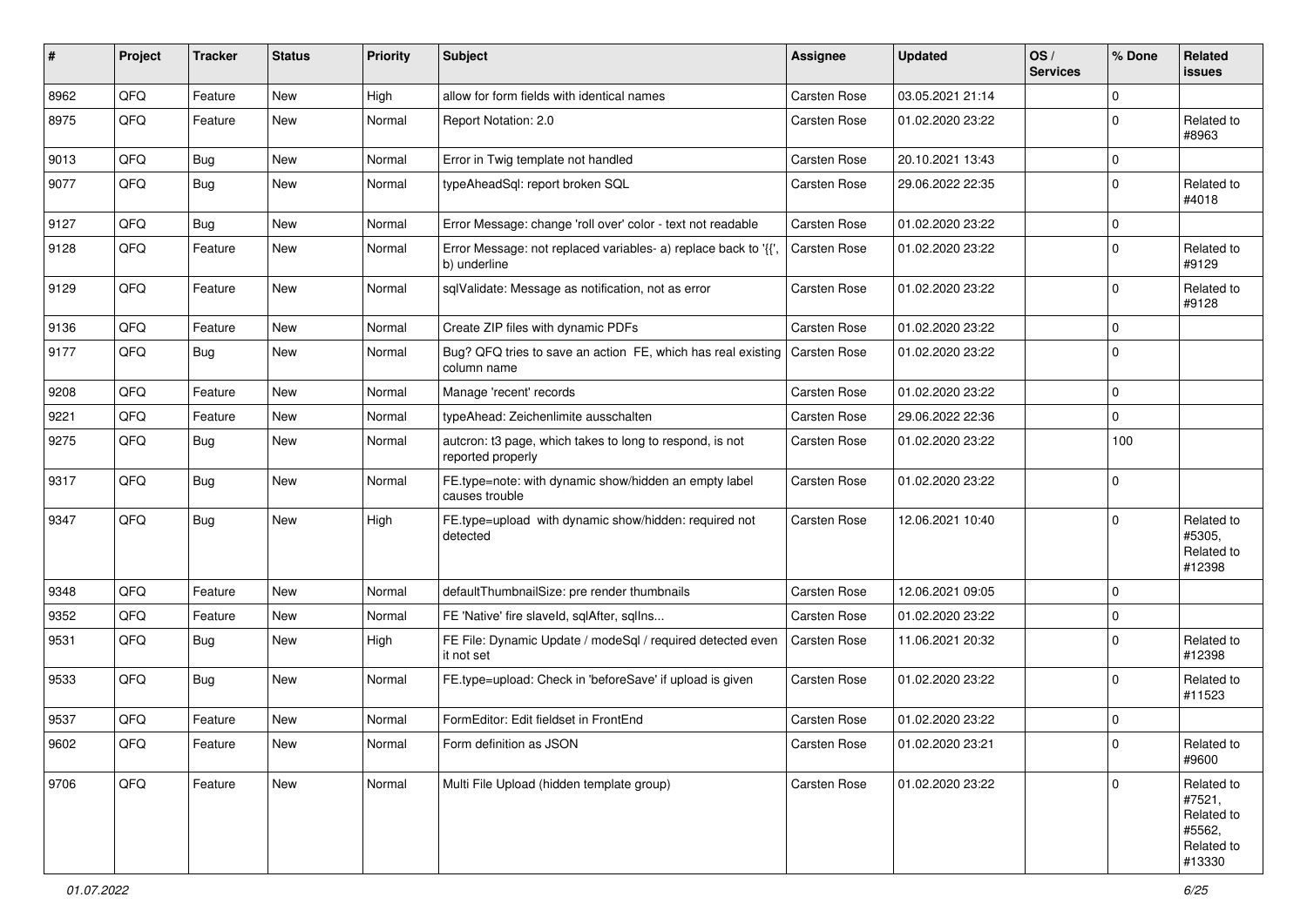| ∦     | Project | <b>Tracker</b> | <b>Status</b> | <b>Priority</b> | Subject                                                                                                                               | <b>Assignee</b>     | <b>Updated</b>   | OS/<br><b>Services</b> | % Done      | Related<br><b>issues</b>                                             |
|-------|---------|----------------|---------------|-----------------|---------------------------------------------------------------------------------------------------------------------------------------|---------------------|------------------|------------------------|-------------|----------------------------------------------------------------------|
| 9707  | QFQ     | Feature        | <b>New</b>    | Normal          | SIP security: encode pageld and check pageld on decode                                                                                | <b>Carsten Rose</b> | 01.02.2020 23:22 |                        | $\Omega$    |                                                                      |
| 9773  | QFQ     | <b>Bug</b>     | New           | Normal          | form.parameter.formModeGlobal=requiredOff                                                                                             | Carsten Rose        | 01.02.2020 15:56 |                        | 0           |                                                                      |
| 9777  | QFQ     | Feature        | New           | Normal          | Logging QFQ Variables                                                                                                                 | Carsten Rose        | 16.12.2019 17:17 |                        | $\Omega$    |                                                                      |
| 9781  | QFQ     | Feature        | <b>New</b>    | Normal          | Button: CSS class to make buttons smaller                                                                                             | Carsten Rose        | 01.02.2020 23:22 |                        | $\mathbf 0$ |                                                                      |
| 9783  | QFQ     | Bug            | New           | Normal          | Email with special characters                                                                                                         | Carsten Rose        | 01.02.2020 23:22 |                        | $\mathbf 0$ |                                                                      |
| 9811  | QFQ     | Feature        | New           | Normal          | Report: tag every n'th row                                                                                                            | Carsten Rose        | 01.02.2020 23:22 |                        | $\mathbf 0$ |                                                                      |
| 9927  | QFQ     | Feature        | New           | Normal          | QFQ Update: a) Update nur machen wenn BE User<br>eingeloggt ist., b) Bei Fehler genaue Meldung welcher<br>Updateschritt Probleme hat. | Carsten Rose        | 22.01.2020 12:59 |                        | $\Omega$    |                                                                      |
| 9983  | QFQ     | Feature        | New           | Normal          | Report Notation: new keyword 'range'                                                                                                  | Carsten Rose        | 01.02.2020 15:55 |                        | $\mathbf 0$ |                                                                      |
| 10014 | QFQ     | Feature        | New           | Normal          | Manual.rst: describe behaviour and process order of<br>fillStoreVar, slaveId, sqlBefore,                                              | Carsten Rose        | 01.02.2020 22:31 |                        | $\Omega$    |                                                                      |
| 10080 | QFQ     | Feature        | <b>New</b>    | Normal          | Popup on 'save' / 'close': configure dialog (answer<br>yes/no/cancle/)                                                                | Carsten Rose        | 28.03.2021 20:52 |                        | $\Omega$    | Is duplicate<br>of #12262                                            |
| 10081 | QFQ     | Bug            | New           | High            | Stale record lock after 'forbidden' character                                                                                         | Carsten Rose        | 03.05.2021 21:12 |                        | $\Omega$    | Related to<br>#10082.<br>Related to<br>#9789                         |
| 10082 | QFQ     | Bug            | <b>New</b>    | Normal          | FE.type=SELECT - 'sanatize' Class                                                                                                     | Carsten Rose        | 07.05.2020 09:36 |                        | $\Omega$    | Related to<br>#10081                                                 |
| 10115 | QFQ     | Feature        | <b>New</b>    | Normal          | TypeAhead: static list                                                                                                                | Carsten Rose        | 26.02.2020 16:42 |                        | 100         |                                                                      |
| 10119 | QFQ     | Feature        | New           | Normal          | Dropdown (selectlist) & Type Ahead: format and catagorize list                                                                        | Carsten Rose        | 07.05.2020 09:36 |                        | $\Omega$    |                                                                      |
| 10322 | QFQ     | Bug            | <b>New</b>    | Normal          | FormElement / Radio: missing column 'enum' >> FE not<br>reported                                                                      | Carsten Rose        | 07.05.2020 09:37 |                        | $\Omega$    |                                                                      |
| 10506 | QFQ     | Bug            | <b>New</b>    | High            | Template Group broken on MultiDB instance                                                                                             | Carsten Rose        | 03.05.2021 21:12 |                        | $\mathbf 0$ | Related to<br>#10505                                                 |
| 10508 | QFQ     | Bug            | New           | High            | Multi Form broken on Multi DB Instance                                                                                                | Carsten Rose        | 03.05.2021 21:12 |                        | $\mathbf 0$ |                                                                      |
| 10588 | QFQ     | Bug            | New           | Normal          | typeahed Tag: Doku anpassen                                                                                                           | Carsten Rose        | 12.11.2020 23:45 |                        | $\Omega$    |                                                                      |
| 10593 | QFQ     | Feature        | <b>New</b>    | Normal          | label2: text behind input element                                                                                                     | Carsten Rose        | 16.05.2020 10:57 |                        | $\mathbf 0$ |                                                                      |
| 10640 | QFQ     | Bug            | New           | High            | TypeAhead Tag: FE editierbar trotz readOnly                                                                                           | Carsten Rose        | 03.05.2021 21:12 |                        | $\Omega$    | Related to<br>#7795                                                  |
| 10658 | QFO     | Bug            | New           | Normal          | processReadOnly broken                                                                                                                | Carsten Rose        | 27.05.2020 17:55 |                        | $\mathbf 0$ |                                                                      |
| 10704 | QFQ     | <b>Bug</b>     | New           | Normal          | wkhtml problem rendering fullCalendar.js / fabric.js >><br>successor: puppeteer                                                       | Carsten Rose        | 12.11.2020 23:45 |                        | $\mathbf 0$ | Related to<br>#5024,<br>Related to<br>#4650,<br>Related to<br>#10715 |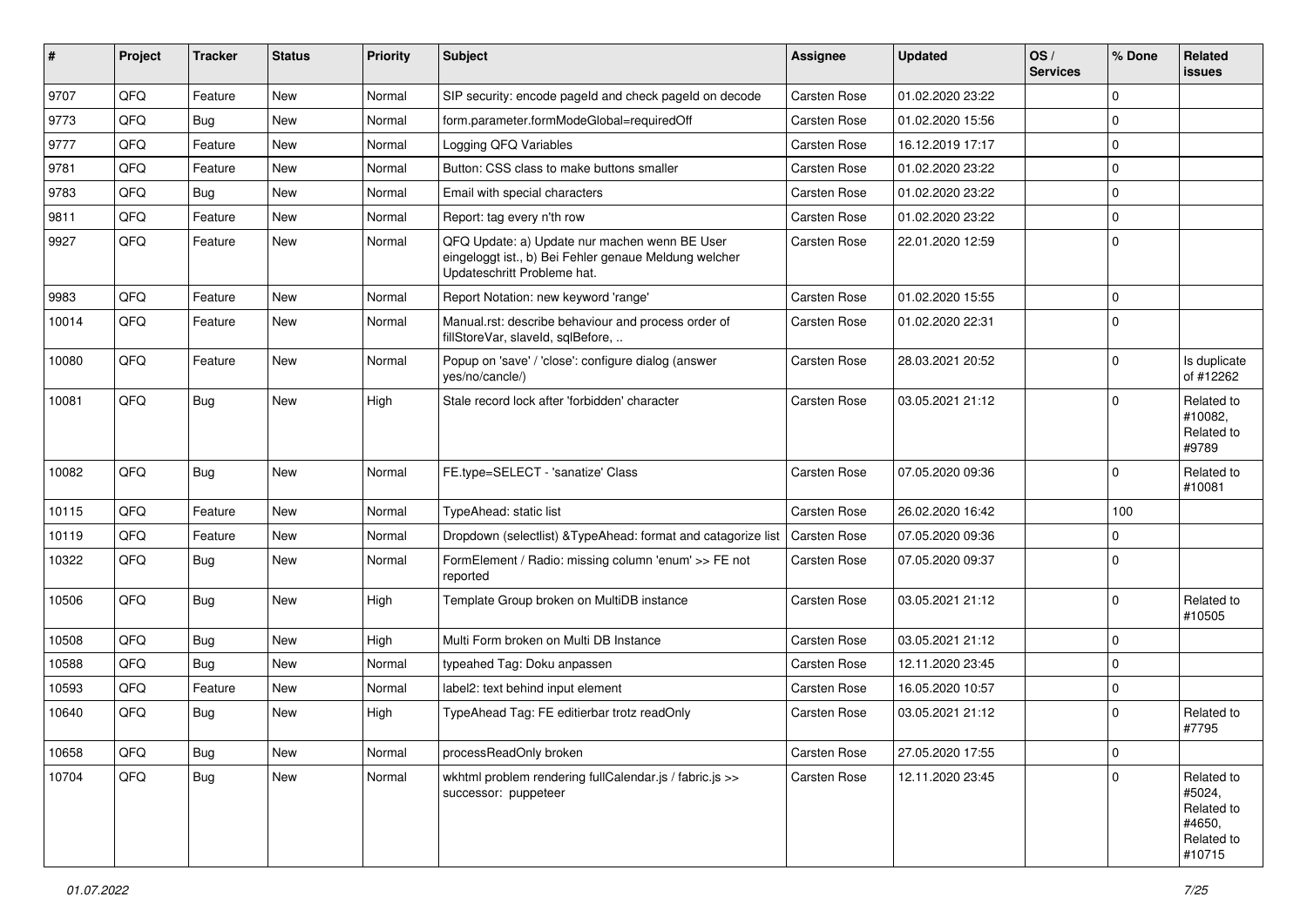| ∦     | Project | <b>Tracker</b> | <b>Status</b> | <b>Priority</b> | <b>Subject</b>                                                                                       | <b>Assignee</b>                                        | <b>Updated</b>   | OS/<br><b>Services</b> | % Done      | Related<br><b>issues</b>                      |                      |
|-------|---------|----------------|---------------|-----------------|------------------------------------------------------------------------------------------------------|--------------------------------------------------------|------------------|------------------------|-------------|-----------------------------------------------|----------------------|
| 10714 | QFQ     | Feature        | <b>New</b>    | Normal          | multi Table Form                                                                                     | <b>Carsten Rose</b>                                    | 16.03.2021 18:44 |                        | $\Omega$    |                                               |                      |
| 10819 | QFQ     | Feature        | New           | Normal          | Persistent SIP - second try                                                                          | Carsten Rose                                           | 29.06.2020 23:02 |                        | $\Omega$    | Related to<br>#6261                           |                      |
| 10937 | QFQ     | Bug            | New           | Normal          | Fehler mit abhängigen Select- Feldern beim Positionieren                                             | <b>Carsten Rose</b>                                    | 12.11.2020 23:45 |                        | $\mathbf 0$ |                                               |                      |
| 10976 | QFQ     | Feature        | New           | Normal          | Excel Export Verbesserungen                                                                          | Carsten Rose                                           | 06.08.2020 10:56 |                        | 0           |                                               |                      |
| 10979 | QFQ     | Feature        | New           | Normal          | Ajax Calls an API - dataReport                                                                       | Carsten Rose                                           | 11.05.2022 12:15 |                        | $\mathbf 0$ |                                               |                      |
| 10996 | QFQ     | Feature        | <b>New</b>    | Normal          | Download video via sip: no seek                                                                      | Carsten Rose                                           | 12.08.2020 14:18 |                        | $\mathbf 0$ |                                               |                      |
| 11080 | QFQ     | Feature        | New           | Normal          | Send MQTT messages                                                                                   | Carsten Rose                                           | 29.08.2020 19:49 |                        | $\Omega$    |                                               |                      |
| 11239 | QFQ     | Bug            | <b>New</b>    | Normal          | Radiobutton (plain): horizontales Rendern abhängig vom<br>Datentyp in der Datenbank                  | Carsten Rose                                           | 30.09.2020 18:37 |                        | $\Omega$    |                                               |                      |
| 11460 | QFQ     | Feature        | <b>New</b>    | Normal          | Easier creation of changelog: gitchangelog                                                           | Carsten Rose                                           | 12.06.2021 10:20 |                        | $\Omega$    | Related to<br>#13467                          |                      |
| 11504 | QFQ     | Feature        | New           | Normal          | Dynamic Update: Button text update for 'Save',' Close' &<br>'Delete'                                 | Carsten Rose                                           | 12.11.2020 23:44 |                        | $\Omega$    |                                               |                      |
| 11516 | QFQ     | Feature        | New           | Normal          | Multi Page Form (Previous/Next Buttons)                                                              | <b>Carsten Rose</b>                                    | 16.03.2021 17:52 |                        | $\pmb{0}$   |                                               |                      |
| 11523 | QFQ     | Feature        | New           | Normal          | Mit dynamic Update erkennen, ob Upload gemacht wurde                                                 | Carsten Rose                                           | 13.11.2020 15:07 |                        | $\Omega$    | Related to<br>#9533                           |                      |
| 11667 | QFQ     | Bug            | New           | Normal          | MySQL mariadb-server-10.3: Incorrect datetime value                                                  | Carsten Rose                                           | 03.05.2021 20:48 |                        | $\mathbf 0$ |                                               |                      |
| 11668 | QFQ     | Bug            | <b>New</b>    | Normal          | Play function.sgl - problem with mysgl                                                               | Carsten Rose                                           | 03.05.2021 20:48 |                        | $\Omega$    |                                               |                      |
| 11695 | QFQ     | Bug            | <b>New</b>    | Normal          | MultiForm required FE Error                                                                          | Carsten Rose                                           | 04.12.2020 13:34 |                        | $\Omega$    |                                               |                      |
| 11702 | QFQ     | Feature        | <b>New</b>    | Normal          | HTML Special Char makes no sense for 'allbut' if '&' is<br>forbidden                                 | Carsten Rose                                           | 07.12.2021 16:35 |                        | $\Omega$    | Related to<br>#5112,<br>Related to<br>#14320  |                      |
| 11747 | QFQ     | Feature        | New           | Normal          | Maintenance Page with Redirect                                                                       | Carsten Rose                                           | 03.05.2021 20:47 |                        | $\mathbf 0$ | Related to<br>#11741                          |                      |
| 11752 | QFQ     | Bug            | New           | Normal          | checkbox renders multiple input elements with same name                                              | Carsten Rose                                           | 17.12.2020 14:58 |                        | $\Omega$    | Related to<br>#11750                          |                      |
| 11775 | QFQ     | Feature        | <b>New</b>    | Normal          | Subrecord Tooltip pro Feld                                                                           | Carsten Rose                                           | 18.12.2020 15:22 |                        | $\Omega$    | Related to<br>#11955                          |                      |
| 11893 | QFQ     | Feature        | New           | High            | Broken SIP: a) only report one time, b) only report in main<br>column                                | Carsten Rose                                           | 12.05.2021 12:13 |                        | $\mathbf 0$ | Related to<br>#12532,<br>Related to<br>#14187 |                      |
| 11955 | QFQ     | Feature        | New           | Normal          | subrecord: new title option to set <th> attributes - e.g. to<br/>customize tablesorter options.</th> | attributes - e.g. to<br>customize tablesorter options. | Carsten Rose     | 03.05.2021 20:47       |             | $\mathbf 0$                                   | Related to<br>#11775 |
| 12023 | QFQ     | Feature        | New           | Normal          | MySQL Stored Precdure: QDECODESPECIALCHAR()                                                          | Carsten Rose                                           | 16.02.2021 11:16 |                        | $\mathbf 0$ | Related to<br>#12022                          |                      |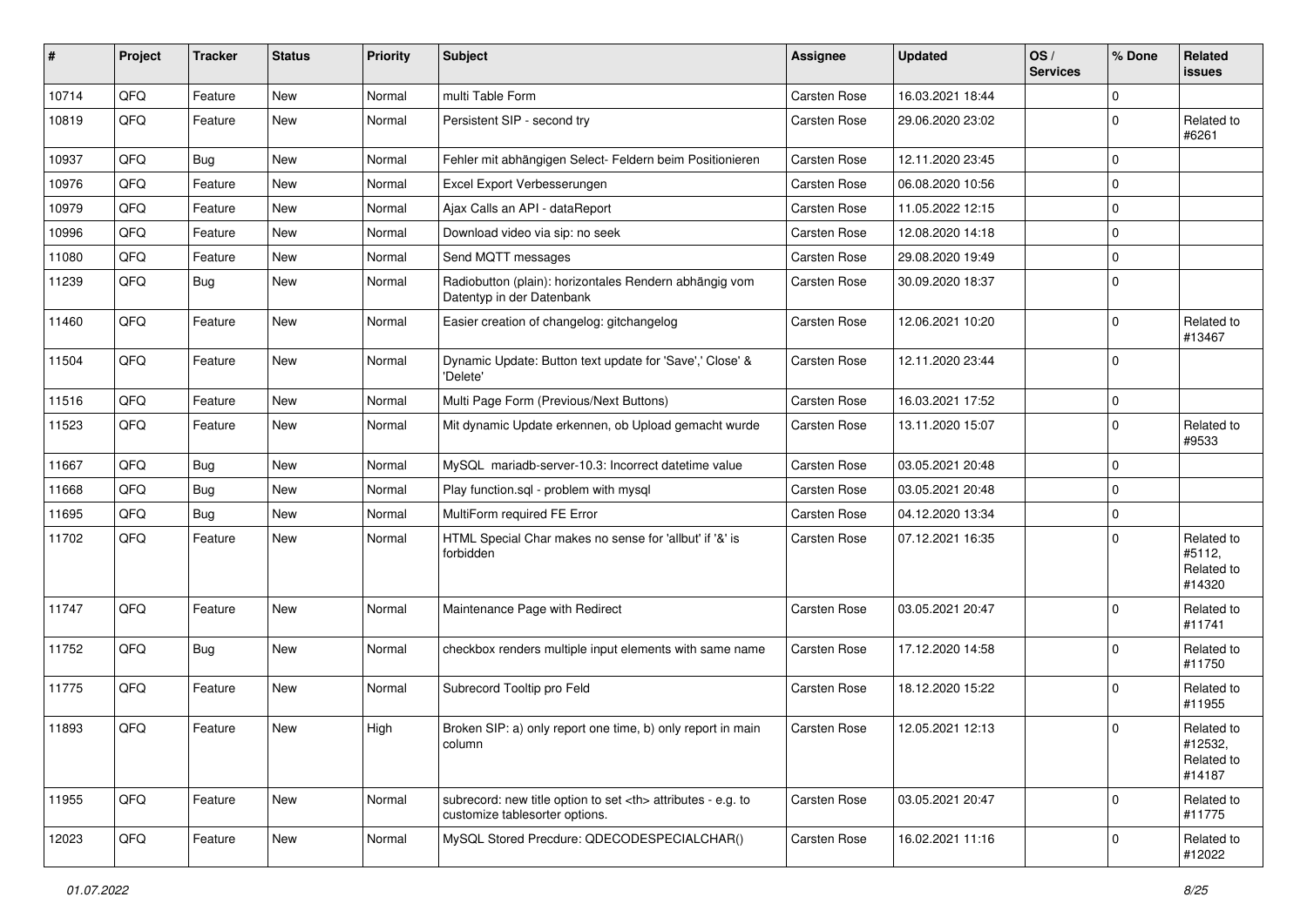| #     | Project | <b>Tracker</b> | <b>Status</b> | <b>Priority</b> | <b>Subject</b>                                                                                                 | Assignee            | <b>Updated</b>   | OS/<br><b>Services</b> | % Done      | Related<br><b>issues</b>                      |
|-------|---------|----------------|---------------|-----------------|----------------------------------------------------------------------------------------------------------------|---------------------|------------------|------------------------|-------------|-----------------------------------------------|
| 12024 | QFQ     | Feature        | <b>New</b>    | Normal          | Excel Export: text columns by default decode<br>htmlspeciachar()                                               | Carsten Rose        | 17.02.2021 23:55 |                        | $\Omega$    | Related to<br>#12022                          |
| 12040 | QFQ     | Bug            | New           | Normal          | FE Mode 'hidden' für zwei FEs auf einer Zeile                                                                  | Carsten Rose        | 18.02.2021 10:13 |                        | $\Omega$    |                                               |
| 12045 | QFQ     | Bug            | New           | Normal          | templateGroup afterSave FE: Aufruf ohne<br>sqlHonorFormElements funktioniert nicht                             | Carsten Rose        | 18.02.2021 16:33 |                        | $\Omega$    |                                               |
| 12109 | QFQ     | Feature        | New           | Normal          | Donwload Link: Plain, SIP, Persistent Link, Peristent SIP -<br>new notation                                    | Carsten Rose        | 03.05.2021 20:45 |                        | $\mathbf 0$ | Related to<br>#12085                          |
| 12119 | QFQ     | Feature        | New           | Normal          | AS paged: error message missing if there ist no 'r' argument.                                                  | Carsten Rose        | 03.05.2021 20:51 |                        | $\Omega$    |                                               |
| 12133 | QFQ     | Bug            | <b>New</b>    | Normal          | NPM, phpSpreadSheet aktualisieren                                                                              | Carsten Rose        | 15.03.2021 09:04 |                        | $\mathbf 0$ |                                               |
| 12146 | QFQ     | Feature        | New           | Normal          | Autocron Job: Anzeigen wann der naechste Job ausgefuehrt<br>wird, resp das er nicht ausgefuehrt wird           | Carsten Rose        | 15.03.2021 15:23 |                        | $\mathbf 0$ |                                               |
| 12162 | QFQ     | Feature        | New           | Normal          | FE.type=sendmail: personalized mailing (several mails) via<br>template                                         | Carsten Rose        | 03.05.2021 20:45 |                        | $\Omega$    |                                               |
| 12163 | QFQ     | Feature        | New           | Normal          | Checkbox: table wrap                                                                                           | Carsten Rose        | 03.05.2021 20:51 |                        | $\mathbf 0$ |                                               |
| 12186 | QFQ     | Feature        | New           | High            | TinyMCE Config für Objekte                                                                                     | Carsten Rose        | 07.12.2021 17:19 |                        | $\Omega$    | <b>Blocks</b><br>#12632                       |
| 12187 | QFQ     | <b>Bug</b>     | New           | Normal          | Trigger FormAsFile() via Report: probably problem with multi<br>DB setup                                       | Carsten Rose        | 20.03.2021 21:20 |                        | $\mathbf 0$ |                                               |
| 12269 | QFQ     | Feature        | New           | Normal          | 2FA - Login                                                                                                    | Carsten Rose        | 03.05.2021 20:45 |                        | 0           |                                               |
| 12327 | QFQ     | Bug            | New           | Normal          | Copy to clipboard: Glyphicon can not be changed                                                                | Carsten Rose        | 27.12.2021 17:59 |                        | $\mathbf 0$ |                                               |
| 12330 | QFQ     | Feature        | New           | Normal          | Copy to input field / text area / TinyMCE                                                                      | Carsten Rose        | 07.04.2021 09:01 |                        | $\mathbf 0$ |                                               |
| 12400 | QFQ     | Feature        | <b>New</b>    | Normal          | Tutorial ist in QFQ Doku, Wird in der Suche gefunden, es gibt<br>aber kein Menupunkt - Inhalt ueberpruefen     | Carsten Rose        | 03.05.2021 20:45 |                        | $\mathbf 0$ |                                               |
| 12412 | QFQ     | Feature        | New           | Normal          | Action/Escape qualifier 'e' (empty), '0': if given, an empty<br>string (or '0') will be treated as 'not found' | Carsten Rose        | 08.05.2021 09:40 |                        | $\Omega$    | Related to<br>#12413,<br>Related to<br>#10012 |
| 12413 | QFQ     | Feature        | New           | Normal          | STORE_TYPO3: enhance for {{be_users.email:T}},<br>$\{$ fe users.email:T}}                                      | Carsten Rose        | 03.05.2021 20:45 |                        | $\Omega$    | Related to<br>#12412,<br>Related to<br>#10012 |
| 12465 | QFQ     | Feature        | <b>New</b>    | Normal          | QFQ Function: use in FE to fill StoreRecord                                                                    | <b>Carsten Rose</b> | 05.05.2021 21:58 |                        | 0           |                                               |
| 12468 | QFQ     | <b>Bug</b>     | New           | Urgent          | Form: update Form.title after save                                                                             | Carsten Rose        | 03.05.2021 21:12 |                        | $\mathbf 0$ |                                               |
| 12474 | QFQ     | Feature        | New           | Normal          | Check BaseConfigURL if it is given and the the last char is '/'                                                | Carsten Rose        | 03.05.2021 20:45 |                        | 0           |                                               |
| 12477 | QFQ     | Feature        | New           | Normal          | Support for refactoring: Form, FormElement, diverse<br>Tabellen/Spalten, tt-content Records                    | Carsten Rose        | 03.05.2021 20:45 |                        | 0           |                                               |
| 12480 | QFQ     | Feature        | New           | Normal          | If QFQ upgrade is running, block further request                                                               | Carsten Rose        | 03.05.2021 20:45 |                        | 0           |                                               |
| 12512 | QFQ     | Bug            | New           | Normal          | Some MySQL Installation can't use 'stored procedures'                                                          | Carsten Rose        | 19.03.2022 17:48 |                        | 0           |                                               |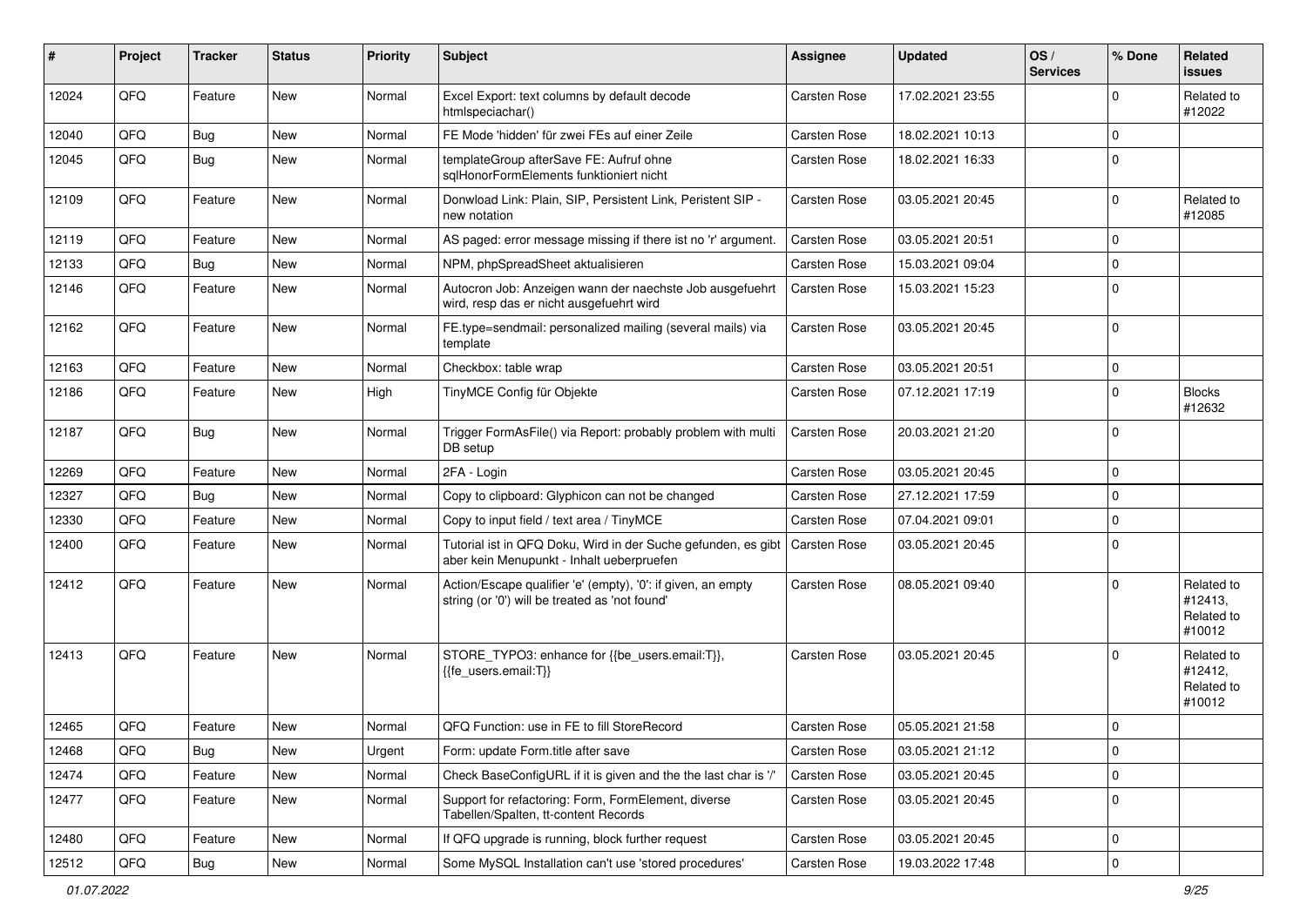| #     | Project | <b>Tracker</b> | <b>Status</b> | <b>Priority</b> | <b>Subject</b>                                                                                                                                      | Assignee            | <b>Updated</b>   | OS/<br><b>Services</b> | % Done              | Related<br><b>issues</b>                      |
|-------|---------|----------------|---------------|-----------------|-----------------------------------------------------------------------------------------------------------------------------------------------------|---------------------|------------------|------------------------|---------------------|-----------------------------------------------|
| 12513 | QFQ     | Bug            | <b>New</b>    | High            | Implement server side check of maxlength                                                                                                            | Carsten Rose        | 07.12.2021 17:19 |                        | $\mathbf 0$         |                                               |
| 12520 | QFQ     | Bug            | <b>New</b>    | Normal          | Switch FE User: still active even FE User session expired                                                                                           | Carsten Rose        | 19.03.2022 17:48 |                        | $\mathbf 0$         |                                               |
| 12532 | QFQ     | Feature        | <b>New</b>    | High            | SIP-Parameter bei Seitenaufruf in Browser-Console anzeigen                                                                                          | <b>Carsten Rose</b> | 07.12.2021 17:19 |                        | $\mathbf 0$         | Related to<br>#11893,<br>Related to<br>#14187 |
| 12544 | QFQ     | Feature        | <b>New</b>    | High            | a) ' AS _link' new also as ' AS _format', b) sortierung via<br>'display: none;', c) ' format' benoeitgt nicht zwingend<br>u/U/p/m/z/d               | Carsten Rose        | 14.12.2021 16:03 |                        | $\mathbf 0$         |                                               |
| 12545 | QFQ     | Bug            | <b>New</b>    | Urgent          | sql.log not created / updated                                                                                                                       | Carsten Rose        | 14.12.2021 16:02 |                        | $\mathbf 0$         |                                               |
| 12581 | QFQ     | <b>Bug</b>     | New           | Normal          | Form.forward=close: Record 'new' in new browser tab > save<br>(& close) >> Form is not reloaded with new created record id<br>and stays in mode=new | Carsten Rose        | 19.03.2022 17:48 |                        | $\mathbf 0$         |                                               |
| 12603 | QFQ     | Feature        | <b>New</b>    | Normal          | Dropdown (Select), Radio, checkbox:<br>itemListAlways={{!SELECT key, value}}                                                                        | Carsten Rose        | 19.03.2022 17:47 |                        | $\mathbf 0$         |                                               |
| 12632 | QFQ     | Feature        | New           | Normal          | TinyMCE: Prepare CSS classes for images                                                                                                             | Carsten Rose        | 04.06.2021 14:35 |                        | 100                 | Blocked by<br>#12186                          |
| 12664 | QFQ     | Feature        | <b>New</b>    | Normal          | TinyMCE: report/remove malicous HTML/JS Code                                                                                                        | Carsten Rose        | 19.03.2022 17:47 |                        | $\mathbf 0$         | Related to<br>#14320                          |
| 12670 | QFQ     | Bug            | <b>New</b>    | High            | Dropdown-Menu classes können nicht mehr angegeben<br>werden                                                                                         | Carsten Rose        | 07.12.2021 17:19 |                        | $\mathbf 0$         |                                               |
| 12679 | QFQ     | Feature        | <b>New</b>    | Normal          | tablesorter: custom column width                                                                                                                    | Carsten Rose        | 16.06.2021 11:10 |                        | $\mathbf 0$         |                                               |
| 12702 | QFQ     | Bug            | <b>New</b>    | High            | templateGroup: broken in multiDb Setup                                                                                                              | Carsten Rose        | 14.12.2021 16:02 |                        | $\mathbf 0$         |                                               |
| 12714 | QFQ     | Bug            | <b>New</b>    | Normal          | Conversion of GIF to PDF broken when GIF contains Alpha.                                                                                            | Carsten Rose        | 19.03.2022 17:49 |                        | $\mathbf 0$         |                                               |
| 12716 | QFQ     | Bug            | <b>New</b>    | Normal          | template group: Pattern only applied to first instance                                                                                              | Carsten Rose        | 19.03.2022 17:47 |                        | $\mathbf 0$         |                                               |
| 12974 | QFQ     | Bug            | <b>New</b>    | High            | Sanitize Queries in Action-Elements                                                                                                                 | Carsten Rose        | 07.12.2021 17:19 |                        | $\mathbf 0$         |                                               |
| 13331 | QFQ     | Bug            | New           | Normal          | Multi Form: Clear Icon misplaced                                                                                                                    | Carsten Rose        | 19.03.2022 17:47 |                        | $\mathbf 0$         |                                               |
| 13332 | QFQ     | Bug            | <b>New</b>    | Normal          | Multi Form: Required Felder werden visuell nicht markiert.                                                                                          | Carsten Rose        | 19.03.2022 17:47 |                        | $\mathbf 0$         |                                               |
| 13354 | QFQ     | Feature        | New           | Normal          | Using Websocket in QFQ                                                                                                                              | Carsten Rose        | 10.11.2021 15:47 |                        | $\mathbf 0$         |                                               |
| 13451 | QFQ     | <b>Bug</b>     | <b>New</b>    | Normal          | Character Counter / Max Character: Problem in Safari                                                                                                | Carsten Rose        | 15.04.2022 17:18 |                        | $\mathbf 0$         |                                               |
| 13460 | QFQ     | Bug            | <b>New</b>    | Normal          | Doc: Password set/reset  password should not processed<br>with 'html encode'                                                                        | Carsten Rose        | 19.03.2022 17:46 |                        | $\mathbf 0$         |                                               |
| 13467 | QFQ     | Feature        | New           | Normal          | ChangeLog Generator                                                                                                                                 | Carsten Rose        | 19.03.2022 17:46 |                        | $\mathbf 0$         | Related to<br>#11460                          |
| 13592 | QFQ     | <b>Bug</b>     | New           | Normal          | QFQ Build Queue: das vergeben von Tags klappt nicht. Es<br>werden keine Releases gebaut.                                                            | Carsten Rose        | 19.03.2022 17:45 |                        | $\mathbf 0$         |                                               |
| 13659 | QFQ     | <b>Bug</b>     | New           | Normal          | wrong sanitize class applied to R-store                                                                                                             | Carsten Rose        | 15.01.2022 14:23 |                        | $\mathsf{O}\xspace$ |                                               |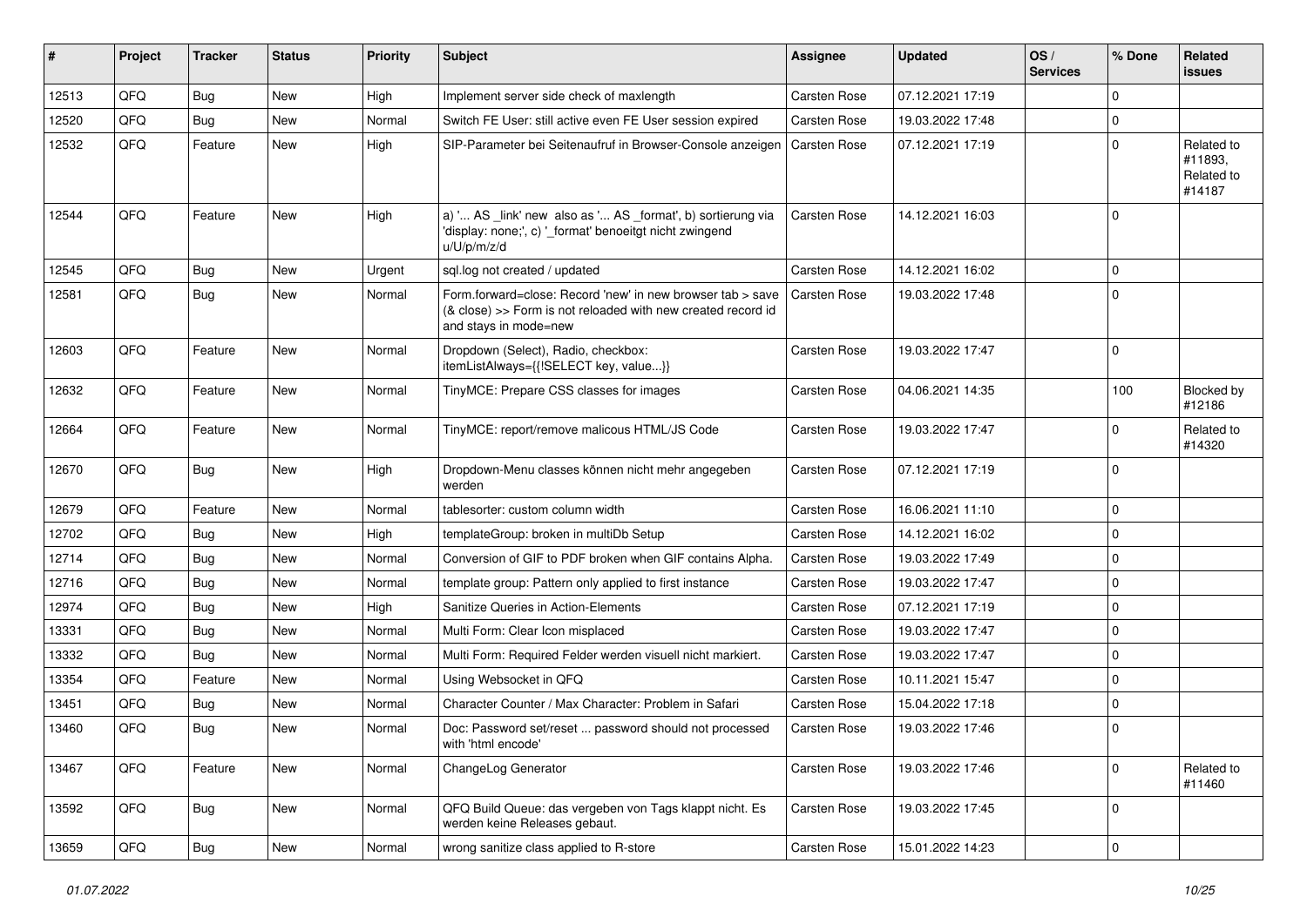| #     | Project        | <b>Tracker</b> | <b>Status</b> | <b>Priority</b> | <b>Subject</b>                                                                        | <b>Assignee</b>     | <b>Updated</b>   | OS/<br><b>Services</b> | % Done      | Related<br><b>issues</b>                                               |
|-------|----------------|----------------|---------------|-----------------|---------------------------------------------------------------------------------------|---------------------|------------------|------------------------|-------------|------------------------------------------------------------------------|
| 13700 | QFQ            | Feature        | <b>New</b>    | Normal          | Redesign qfq.io Seite                                                                 | <b>Carsten Rose</b> | 19.03.2022 17:43 |                        | $\mathbf 0$ |                                                                        |
| 13706 | QFQ            | <b>Bug</b>     | New           | Normal          | Wrong CheckType in FieldElement LastStatus of Form Cron                               | <b>Carsten Rose</b> | 21.01.2022 18:20 |                        | $\mathbf 0$ |                                                                        |
| 13841 | QFQ            | Feature        | New           | Normal          | Create PDF via iText - evaluate                                                       | Carsten Rose        | 19.03.2022 17:42 |                        | $\mathbf 0$ |                                                                        |
| 13843 | QFQ            | Feature        | <b>New</b>    | Normal          | Create JWT via QFQ                                                                    | Carsten Rose        | 19.03.2022 17:42 |                        | $\mathbf 0$ |                                                                        |
| 14077 | QFQ            | Bug            | New           | Normal          | As _link: Attribute 'class' missing by r:1 and r:3 - but should<br>set                | Carsten Rose        | 28.05.2022 11:02 |                        | $\mathbf 0$ | Related to<br>#5342,<br>Related to<br>#4343                            |
| 14090 | QFQ            | Feature        | New           | Normal          | Nützliche _script funktionen                                                          | <b>Carsten Rose</b> | 28.05.2022 11:03 |                        | $\mathbf 0$ |                                                                        |
| 14091 | QFQ            | <b>Bug</b>     | New           | Normal          | inconsistent template path for twig                                                   | <b>Carsten Rose</b> | 19.04.2022 18:36 |                        | 0           |                                                                        |
| 14187 | QFQ            | Feature        | New           | High            | qfq.log: show current URL                                                             | <b>Carsten Rose</b> | 28.05.2022 11:02 |                        | $\mathbf 0$ | Related to<br>#13933,<br>Related to<br>#12532,<br>Related to<br>#11893 |
| 14233 | QFQ            | <b>Bug</b>     | New           | Normal          | AS_link: question - HTML is not rendered                                              | <b>Carsten Rose</b> | 28.05.2022 11:02 |                        | $\mathbf 0$ |                                                                        |
| 14304 | QFQ            | Bug            | New           | Normal          | table sorter view safer does not work                                                 | <b>Carsten Rose</b> | 10.06.2022 11:49 |                        | $\mathbf 0$ |                                                                        |
| 14305 | QFQ            | <b>Bug</b>     | New           | Normal          | Inline Report editing does not create history entries                                 | Carsten Rose        | 10.06.2022 11:55 |                        | $\pmb{0}$   |                                                                        |
| 3864  | QFQ            | Feature        | New           | Normal          | Encrypt / decrypt field                                                               | Enis Nuredini       | 30.06.2022 16:29 |                        | $\mathbf 0$ |                                                                        |
| 8891  | QFQ            | <b>Bug</b>     | New           | High            | formSubmitLog: do not log passwords                                                   | Enis Nuredini       | 25.03.2022 09:06 |                        | 0           |                                                                        |
| 10463 | QFQ            | Feature        | New           | Normal          | Report_link: expliztes setzen von HTML Tags (Bedarf fuer<br>'data-selenium' & 'id')   | Enis Nuredini       | 23.03.2022 09:23 |                        | $\mathbf 0$ | Related to<br>#7648                                                    |
| 11892 | QFQ            | Feature        | <b>New</b>    | Normal          | tablesorter: columns with links are hard to order - new<br>qualifier 'Y: <ord>'</ord> | Enis Nuredini       | 23.03.2022 09:22 |                        | $\mathbf 0$ |                                                                        |
| 12066 | QFQ            | Bug            | <b>New</b>    | High            | enterAsSubmit: Forward wird nicht ausgeführt                                          | Enis Nuredini       | 29.05.2022 09:23 |                        | $\mathbf 0$ |                                                                        |
| 12989 | QFQ            | Bug            | <b>New</b>    | Normal          | empty string does not trigger dynamic update                                          | Enis Nuredini       | 28.05.2022 11:09 |                        | $\pmb{0}$   |                                                                        |
| 13689 | QFQ            | <b>Bug</b>     | New           | Normal          | Enter auf Eingabefeld mit ungültigem Wert führt zu blurry<br>Seite                    | Enis Nuredini       | 28.05.2022 10:53 |                        | $\Omega$    | Related to<br>#14245, Has<br>duplicate<br>#11891                       |
| 13716 | QFQ            | Bug            | New           | High            | Firefox ask to store username/password                                                | Enis Nuredini       | 30.05.2022 09:31 |                        | $\mathbf 0$ | Related to<br>#13827                                                   |
| 13757 | QFQ            | Feature        | New           | High            | QR / Bar-Code Plugin                                                                  | Enis Nuredini       | 19.03.2022 17:43 |                        | 0           |                                                                        |
| 13945 | QFQ            | Feature        | New           | Normal          | As _link: content before/after link                                                   | Enis Nuredini       | 28.05.2022 11:01 |                        | $\pmb{0}$   | Related to<br>#12262                                                   |
| 14028 | QFQ            | Feature        | New           | Normal          | Required notification: visual nicer                                                   | Enis Nuredini       | 28.05.2022 11:01 |                        | 0           |                                                                        |
| 14227 | $\mathsf{QFQ}$ | Feature        | New           | Normal          | Selenium Konkurrenz: cypress.io                                                       | Enis Nuredini       | 28.05.2022 11:02 |                        | $\pmb{0}$   |                                                                        |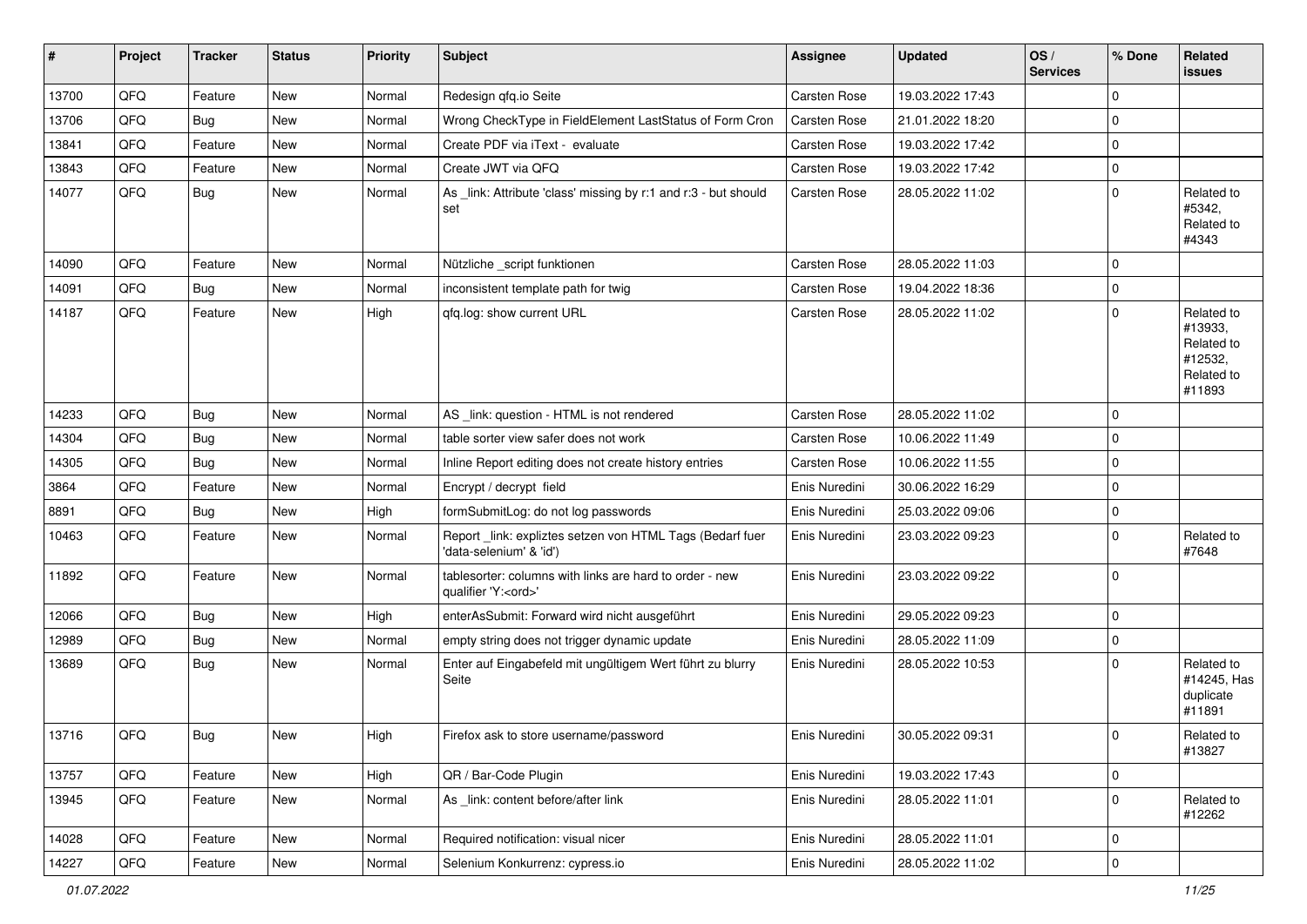| #     | Project | <b>Tracker</b> | <b>Status</b> | <b>Priority</b> | <b>Subject</b>                                                                                      | Assignee               | <b>Updated</b>   | OS/<br><b>Services</b> | % Done              | Related<br><b>issues</b>                     |
|-------|---------|----------------|---------------|-----------------|-----------------------------------------------------------------------------------------------------|------------------------|------------------|------------------------|---------------------|----------------------------------------------|
| 14245 | QFQ     | <b>Bug</b>     | New           | Normal          | Form Save Btn bleibt disabled wenn Datumsfeld über<br>Datepicker geändert                           | Enis Nuredini          | 27.05.2022 13:45 |                        | $\Omega$            | Related to<br>#13689                         |
| 14322 | QFQ     | Bug            | New           | Normal          | Form Load: by default no scroll (save & close should be<br>visible)                                 | Enis Nuredini          | 15.06.2022 14:12 |                        | $\mathbf 0$         | Related to<br>#14321,<br>Related to<br>#6232 |
| 14376 | QFQ     | Feature        | <b>New</b>    | Normal          | QFQ Bootstrap: if missing, create stored procedures                                                 | Enis Nuredini          | 19.06.2022 16:37 |                        | $\Omega$            |                                              |
| 14377 | QFQ     | <b>Bug</b>     | <b>New</b>    | Normal          | Documentation > General Tips: white page after migration                                            | Enis Nuredini          | 19.06.2022 16:37 |                        | $\mathbf 0$         |                                              |
| 14395 | QFQ     | Support        | New           | Normal          | FormEditor: Virtual table columns                                                                   | Enis Nuredini          | 21.06.2022 16:09 |                        | $\mathbf 0$         |                                              |
| 13609 | QFQ     | Feature        | New           | Normal          | QFQ Introduction: Seite aufloesen                                                                   | Philipp<br>Gröbelbauer | 28.05.2022 11:02 |                        | $\pmb{0}$           |                                              |
| 2665  | QFQ     | Bug            | Priorize      | Normal          | Dynamic Update funktioniert nicht, wenn beim<br>entsprechenden FormElement eine size angegeben ist. | Benjamin Baer          | 03.01.2022 08:12 |                        | 30                  |                                              |
| 4457  | QFQ     | <b>Bug</b>     | Priorize      | Normal          | typeahead: pressing return to select an item, saves the form<br>and closes the form.                | Benjamin Baer          | 03.01.2022 08:01 |                        | $\Omega$            | Related to<br>#4398                          |
| 5366  | QFQ     | Feature        | Priorize      | Normal          | Saving with keyboard shortcuts                                                                      | Benjamin Baer          | 21.03.2022 09:47 |                        | $\mathsf{O}\xspace$ |                                              |
| 5562  | QFQ     | Feature        | Priorize      | Normal          | Drag'n'Drop fuer Uploads                                                                            | Benjamin Baer          | 21.03.2022 09:52 |                        | $\Omega$            | Related to<br>#9706                          |
| 6140  | QFQ     | <b>Bug</b>     | Priorize      | Normal          | QFQ DnD Sort: Locked fields                                                                         | Benjamin Baer          | 21.03.2022 09:56 |                        | $\mathbf 0$         |                                              |
| 6224  | QFQ     | Feature        | Priorize      | Normal          | Dynamic update: fade in/out fields                                                                  | Benjamin Baer          | 21.03.2022 09:50 |                        | $\mathbf 0$         |                                              |
| 6566  | QFQ     | Bug            | Priorize      | Normal          | Link Function 'delete': provided parameter missing on page<br>reload                                | Benjamin Baer          | 03.01.2022 08:08 |                        | $\mathbf 0$         |                                              |
| 6801  | QFQ     | Feature        | Priorize      | Normal          | Fabric: Maximize / FullIscreen                                                                      | Benjamin Baer          | 21.03.2022 09:56 |                        | $\Omega$            |                                              |
| 6870  | QFQ     | Feature        | Priorize      | Normal          | Click on '_link' triggers an API call                                                               | Benjamin Baer          | 03.01.2022 08:25 |                        | $\Omega$            |                                              |
| 7730  | QFQ     | Feature        | Priorize      | Normal          | SELECT Box: title in between                                                                        | Benjamin Baer          | 01.02.2020 23:22 |                        | $\mathbf 0$         |                                              |
| 7965  | QFQ     | Feature        | Priorize      | Normal          | Input type 'text' with visual format - currency                                                     | Benjamin Baer          | 03.01.2022 07:45 |                        | $\mathsf 0$         |                                              |
| 9135  | QFQ     | Feature        | Priorize      | Normal          | Progress Bar generic / replace old hourglass download<br>popup                                      | Benjamin Baer          | 03.01.2022 07:43 |                        | $\mathbf 0$         |                                              |
| 10003 | QFQ     | Feature        | Priorize      | Normal          | fieldset: stronger visualize group                                                                  | Benjamin Baer          | 12.02.2020 08:13 |                        | $\mathsf{O}\xspace$ |                                              |
| 3782  | QFQ     | <b>Bug</b>     | Priorize      | Normal          | Bei fehlerhafter Eingabe (z.B. Datum) sollte das erwartete<br>Format angezeigt werden               | <b>Carsten Rose</b>    | 01.02.2020 10:13 |                        | $\mathbf 0$         |                                              |
| 3867  | QFQ     | Feature        | Priorize      | Normal          | Readonly Formular: Template Groups add/delete ausbeldnen                                            | <b>Carsten Rose</b>    | 05.05.2021 22:12 |                        | $\mathbf 0$         |                                              |
| 5942  | QFQ     | Feature        | Priorize      | Normal          | 'L' and 'type': append to links, generate via 'link' by using 'u:'                                  | Carsten Rose           | 01.02.2020 10:13 |                        | $\mathbf 0$         |                                              |
| 6116  | QFQ     | Bug            | Priorize      | High            | value of checkbox not saved                                                                         | Carsten Rose           | 07.12.2021 17:19 |                        | $\mathbf 0$         |                                              |
| 6574  | QFQ     | Bug            | Priorize      | Normal          | qfq.log: Fehlermeldung wurde angezeigt, aber nicht geloggt                                          | <b>Carsten Rose</b>    | 01.02.2020 10:13 |                        | $\pmb{0}$           |                                              |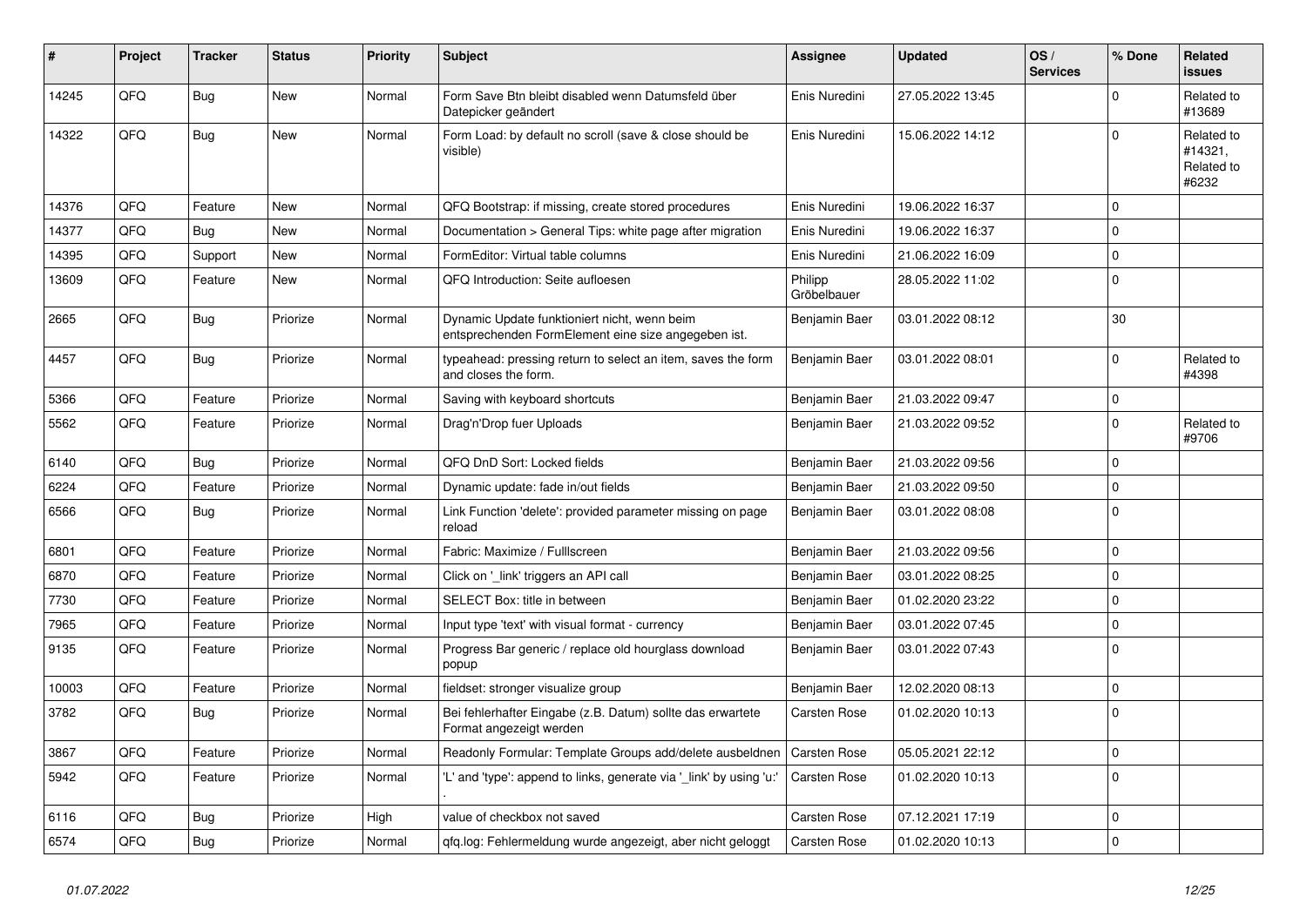| $\sharp$ | Project | <b>Tracker</b> | <b>Status</b> | <b>Priority</b> | <b>Subject</b>                                                                            | <b>Assignee</b> | <b>Updated</b>   | OS/<br><b>Services</b> | % Done      | Related<br><b>issues</b>                        |
|----------|---------|----------------|---------------|-----------------|-------------------------------------------------------------------------------------------|-----------------|------------------|------------------------|-------------|-------------------------------------------------|
| 6998     | QFQ     | Feature        | Priorize      | Normal          | Form: with debug=on show column information as tooltip of<br>column label                 | Carsten Rose    | 01.02.2020 10:13 |                        | $\Omega$    |                                                 |
| 7217     | QFQ     | Feature        | Priorize      | Normal          | Download: notice User if `_sip=?` is missing                                              | Carsten Rose    | 01.02.2020 10:13 |                        | $\mathbf 0$ |                                                 |
| 7290     | QFQ     | Feature        | Priorize      | Normal          | FormEditor: title as textarea if LEN(title)>60                                            | Carsten Rose    | 01.02.2020 10:13 |                        | $\mathbf 0$ | Blocked by<br>#7682                             |
| 7522     | QFQ     | Feature        | Priorize      | Normal          | Inserting default index.html to folder (Avoid Apache Indexing)                            | Carsten Rose    | 01.02.2020 10:13 |                        | $\mathbf 0$ |                                                 |
| 7616     | QFQ     | Bug            | Priorize      | Normal          | Selectlist with Enum & Dynamic Update                                                     | Carsten Rose    | 01.02.2020 10:13 |                        | $\mathbf 0$ |                                                 |
| 7630     | QFQ     | Feature        | Priorize      | Normal          | detailed error message for simple upload                                                  | Carsten Rose    | 01.02.2020 10:13 |                        | $\mathbf 0$ |                                                 |
| 7656     | QFQ     | Bug            | Priorize      | Normal          | FE with required, 'pattern' and 'extraButtonLock': always<br>complain about missing value | Carsten Rose    | 01.02.2020 10:13 |                        | $\Omega$    |                                                 |
| 8034     | QFQ     | Feature        | Priorize      | Normal          | FormElement 'data': 22.22.2222 should not be accepted                                     | Carsten Rose    | 01.02.2020 10:13 |                        | $\pmb{0}$   |                                                 |
| 8037     | QFQ     | Bug            | Priorize      | Normal          | FE.type=upload (advanced mode): {{slaveId:V}} missing<br>during dynamic update            | Carsten Rose    | 01.02.2020 10:13 |                        | $\Omega$    |                                                 |
| 8044     | QFQ     | Feature        | Priorize      | Normal          | Transaction: a) Form, b) Report                                                           | Carsten Rose    | 05.05.2021 22:14 |                        | $\Omega$    | Related to<br>#8043                             |
| 8082     | QFQ     | Feature        | Priorize      | High            | Contact form without saving record                                                        | Carsten Rose    | 07.12.2021 15:20 |                        | $\Omega$    | Related to<br>#8587,<br><b>Blocks</b><br>#11850 |
| 8204     | QFQ     | Feature        | Priorize      | High            | Position 'required mark'                                                                  | Carsten Rose    | 16.06.2021 13:44 |                        | $\mathbf 0$ |                                                 |
| 8277     | QFQ     | Feature        | Priorize      | Normal          | fe.parameter.default=                                                                     | Carsten Rose    | 01.02.2020 23:17 |                        | $\Omega$    | Related to<br>#8113                             |
| 8584     | QFQ     | Feature        | Priorize      | Normal          | FE 'Action' - never assign to Container (except Template<br>Group)                        | Carsten Rose    | 01.02.2020 10:13 |                        | $\mathbf 0$ |                                                 |
| 8585     | QFQ     | Feature        | Priorize      | Normal          | Enhance Error message for 'unknown form'                                                  | Carsten Rose    | 01.02.2020 10:13 |                        | $\mathbf 0$ |                                                 |
| 8963     | QFQ     | Feature        | Priorize      | Normal          | Setting values in a store: flexible way                                                   | Carsten Rose    | 05.05.2021 22:10 |                        | $\Omega$    | Related to<br>#8975                             |
| 9121     | QFQ     | Bug            | Priorize      | High            | sip links have r and dblndexData set                                                      | Carsten Rose    | 12.06.2021 10:41 |                        | $\mathbf 0$ |                                                 |
| 9173     | QFQ     | Bug            | Priorize      | Urgent          | Stale Record Lock: Firefox                                                                | Carsten Rose    | 03.05.2021 21:14 |                        | $\mathbf 0$ | Related to<br>#9789                             |
| 9346     | QFQ     | Feature        | Priorize      | Normal          | beforeSave: check if an upload is given                                                   | Carsten Rose    | 11.06.2021 21:18 |                        | $\Omega$    |                                                 |
| 9394     | QFQ     | Feature        | Priorize      | Normal          | REST: allow for non numerical ids in get requests                                         | Carsten Rose    | 05.05.2021 22:10 |                        | $\pmb{0}$   |                                                 |
| 9534     | QFQ     | <b>Bug</b>     | Priorize      | Urgent          | FE.type=upload: 'Unknown Mode: ID"                                                        | Carsten Rose    | 03.05.2021 21:14 |                        | $\mathbf 0$ | Related to<br>#9532                             |
| 9668     | QFQ     | Feature        | Priorize      | Normal          | Form.mode: rename 'hidden' to 'hide'                                                      | Carsten Rose    | 05.05.2021 22:14 |                        | $\Omega$    | Related to<br>#6437                             |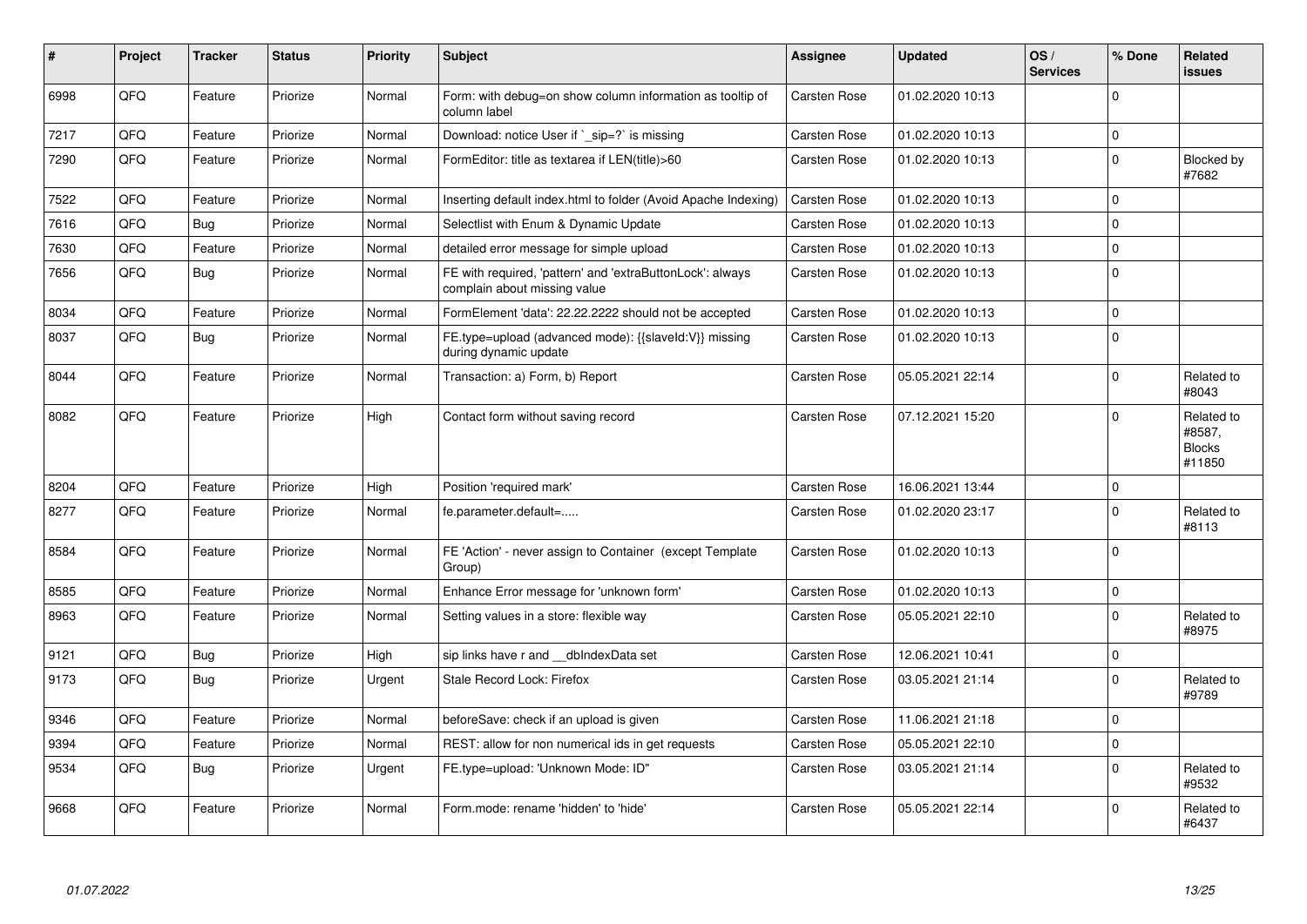| $\vert$ # | Project | <b>Tracker</b> | <b>Status</b> | <b>Priority</b> | <b>Subject</b>                                                                                                        | <b>Assignee</b>     | <b>Updated</b>   | OS/<br><b>Services</b> | % Done      | Related<br>issues                                                       |
|-----------|---------|----------------|---------------|-----------------|-----------------------------------------------------------------------------------------------------------------------|---------------------|------------------|------------------------|-------------|-------------------------------------------------------------------------|
| 9834      | QFQ     | <b>Bug</b>     | Priorize      | Normal          | Input elements with tag 'disabled' are missing on form-submit: Carsten Rose<br>server option 'processReadOnly' broken |                     | 07.12.2021 16:43 |                        | $\Omega$    | Related to<br>#9691,<br>Related to<br>#5305, Has<br>duplicate<br>#12331 |
| 9862      | QFQ     | <b>Bug</b>     | Priorize      | Normal          | Failed writing to sql mail qfq.log should throw an exception                                                          | <b>Carsten Rose</b> | 01.02.2020 10:13 |                        | $\Omega$    |                                                                         |
| 9900      | QFQ     | Feature        | Priorize      | Normal          | Generic API Call: tt-content record >> JSON                                                                           | Carsten Rose        | 01.02.2020 10:13 |                        | $\Omega$    |                                                                         |
| 9928      | QFQ     | Feature        | Priorize      | Normal          | SpecialColumnName: a) Deprecated: ' AS "_+tag " ', b)<br>New: ' AS "_ <tag1><tag2>"'</tag2></tag1>                    | Carsten Rose        | 01.02.2020 23:17 |                        | $\Omega$    | Related to<br>#9929                                                     |
| 9947      | QFQ     | Bug            | Priorize      | Normal          | Unwanted error message if missing 'typeAheadSqlPrefetch'                                                              | Carsten Rose        | 01.02.2020 10:13 |                        | $\Omega$    |                                                                         |
| 9958      | QFQ     | Bug            | Priorize      | Normal          | Broken subrecord query: no error message                                                                              | Carsten Rose        | 05.02.2021 15:15 |                        | $\Omega$    |                                                                         |
| 9968      | QFQ     | Feature        | Priorize      | Normal          | Tooltip in Links for Developer                                                                                        | Carsten Rose        | 01.02.2020 23:17 |                        | $\Omega$    |                                                                         |
| 9975      | QFQ     | <b>Bug</b>     | Priorize      | Normal          | Dropdown Menu: 'r:3' broken                                                                                           | Carsten Rose        | 01.02.2020 10:13 |                        | $\mathbf 0$ |                                                                         |
| 10005     | QFQ     | Feature        | Priorize      | Normal          | Report / special column name:  AS _calendar                                                                           | Carsten Rose        | 03.06.2020 17:28 |                        | $\Omega$    |                                                                         |
| 10011     | QFQ     | Feature        | Priorize      | Normal          | Offer new STORE_TYPO3 Variable 'beUser', 'beEmail'                                                                    | Carsten Rose        | 08.05.2021 09:51 |                        | $\Omega$    | Related to<br>#10012,<br>Related to<br>#12511                           |
| 10012     | QFQ     | Feature        | Priorize      | Normal          | redirectAllMailTo: {{beEmail:T}}                                                                                      | <b>Carsten Rose</b> | 08.05.2021 09:54 |                        | $\Omega$    | Related to<br>#12412,<br>Related to<br>#12413,<br>Related to<br>#10011  |
| 10015     | QFQ     | Feature        | Priorize      | Normal          | Monospace in Textarea                                                                                                 | <b>Carsten Rose</b> | 03.02.2020 13:40 |                        | $\mathbf 0$ |                                                                         |
| 11320     | QFQ     | Feature        | Priorize      | Normal          | Typo3 Version 10 support                                                                                              | Carsten Rose        | 05.05.2021 22:09 |                        | $\mathbf 0$ |                                                                         |
| 12325     | QFQ     | <b>Bug</b>     | Priorize      | Normal          | MultiDB form.dblndex not working for report syntax                                                                    | Carsten Rose        | 07.09.2021 13:37 |                        | $\Omega$    | Related to<br>#12145,<br>Related to<br>#12314                           |
| 12452     | QFQ     | Feature        | Priorize      | Normal          | BaseURL: alsways with '/' at the end                                                                                  | Carsten Rose        | 19.06.2022 13:45 |                        | $\Omega$    | Related to<br>#10782                                                    |
| 12503     | QFQ     | Feature        | Priorize      | Normal          | Detect dangerous UPDATE statement with missing WHERE Carsten Rose                                                     |                     | 05.05.2021 22:09 |                        | 0           |                                                                         |
| 12504     | QFQ     | Feature        | Priorize      | Normal          | sql.log: report fe.id                                                                                                 | Carsten Rose        | 05.05.2021 22:09 |                        | $\mathbf 0$ |                                                                         |
| 14283     | QFQ     | <b>Bug</b>     | Priorize      | Normal          | HEIC / HEIF convert doesn't trigger                                                                                   | Carsten Rose        | 19.06.2022 16:37 |                        | 0           |                                                                         |
| 14290     | QFQ     | Feature        | Priorize      | Normal          | FormEditor: Show Table Definition                                                                                     | Carsten Rose        | 19.06.2022 16:37 |                        | 0           |                                                                         |
| 14371     | QFQ     | Feature        | Priorize      | Normal          | LDAP via REPORT                                                                                                       | Carsten Rose        | 19.06.2022 16:37 |                        | 0           |                                                                         |
| 10569     | QFQ     | Feature        | Priorize      | Normal          | link _blank more safe                                                                                                 | Enis Nuredini       | 25.03.2022 12:44 |                        | $\pmb{0}$   |                                                                         |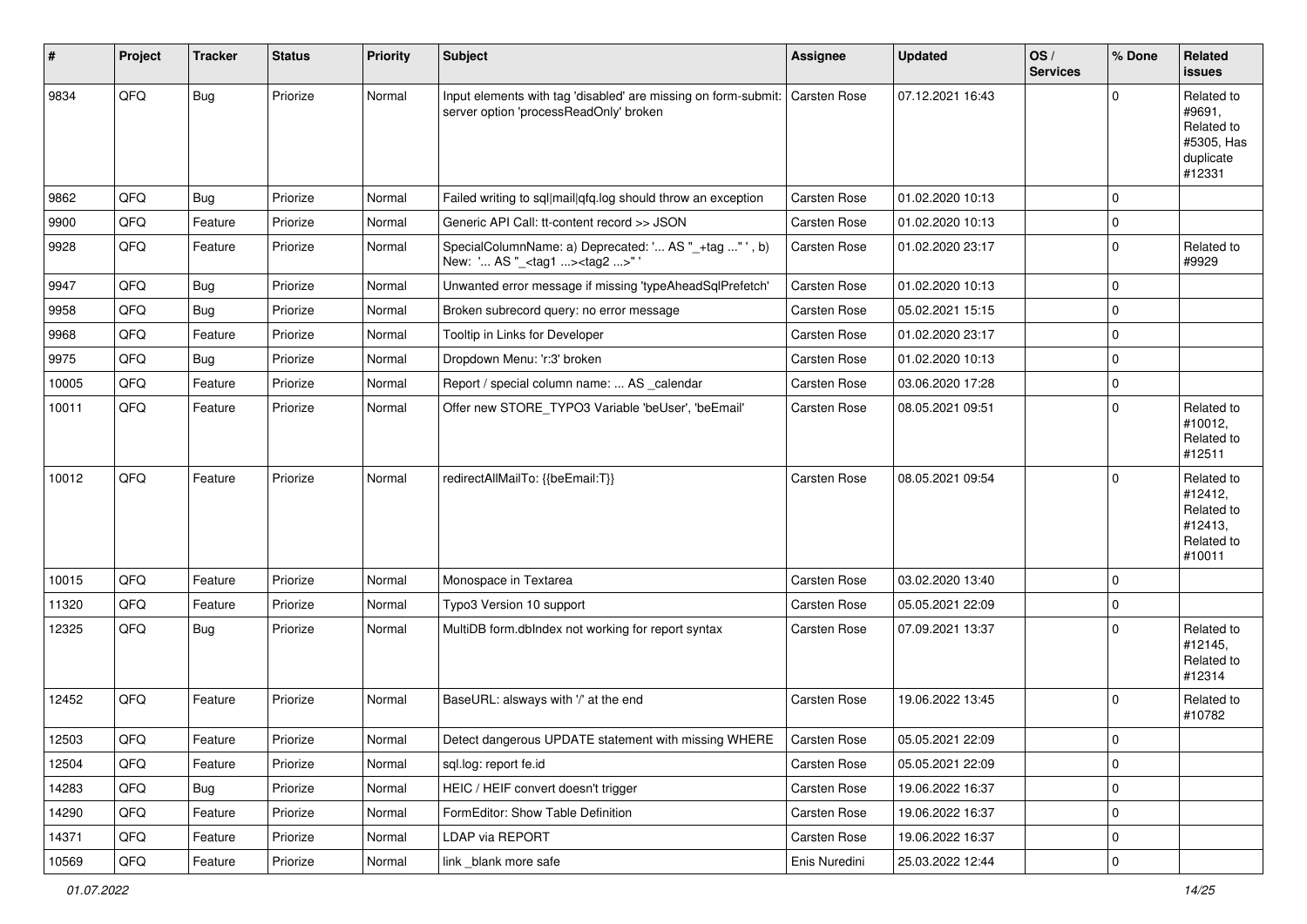| $\vert$ # | Project | <b>Tracker</b> | <b>Status</b> | <b>Priority</b> | <b>Subject</b>                                                                          | <b>Assignee</b>     | <b>Updated</b>   | OS/<br><b>Services</b> | % Done      | <b>Related</b><br><b>issues</b>                                                                                                                                       |
|-----------|---------|----------------|---------------|-----------------|-----------------------------------------------------------------------------------------|---------------------|------------------|------------------------|-------------|-----------------------------------------------------------------------------------------------------------------------------------------------------------------------|
| 13900     | QFQ     | Feature        | Priorize      | Normal          | Selenium: Check das Cookie/PDF funktioniert                                             | Enis Nuredini       | 25.03.2022 12:45 |                        | $\mathbf 0$ |                                                                                                                                                                       |
| 13943     | QFQ     | Bug            | Priorize      | Normal          | unable to find formgroup                                                                | Enis Nuredini       | 28.05.2022 11:03 |                        | $\mathbf 0$ |                                                                                                                                                                       |
| 7602      | QFQ     | Feature        | ToDo          | High            | Multi Select: with checkboxes                                                           | Benjamin Baer       | 22.03.2022 09:07 |                        | $\mathbf 0$ |                                                                                                                                                                       |
| 12395     | QFQ     | <b>Bug</b>     | ToDo          | High            | QFQ Function: Result two times shown                                                    | Carsten Rose        | 18.02.2022 08:59 |                        | $\mathbf 0$ |                                                                                                                                                                       |
| 12463     | QFQ     | <b>Bug</b>     | ToDo          | High            | QFQ Function: 'function' and 'sql' on same level - output of<br>sql is shown two times. | Carsten Rose        | 15.12.2021 16:31 |                        | $\Omega$    |                                                                                                                                                                       |
| 12262     | QFQ     | Feature        | ToDo          | Normal          | Form buttons on top: more customable                                                    | Enis Nuredini       | 17.06.2022 10:44 |                        | $\mathbf 0$ | Related to<br>#13945, Has<br>duplicate<br>#4046, Has<br>duplicate<br>#10080                                                                                           |
| 13899     | QFQ     | <b>Bug</b>     | ToDo          | Normal          | Selenium: zum laufen bringen                                                            | Enis Nuredini       | 25.03.2022 10:24 |                        | $\mathbf 0$ |                                                                                                                                                                       |
| 14303     | QFQ     | <b>Bug</b>     | ToDo          | Normal          | datetime broken with picker                                                             | Enis Nuredini       | 17.06.2022 09:02 |                        | $\mathbf 0$ | Related to<br>#12630                                                                                                                                                  |
| 14320     | QFQ     | Feature        | ToDo          | Normal          | Allow specific HTML Tags and Attributes: general, TinyMCE                               | Enis Nuredini       | 17.06.2022 10:44 |                        | $\mathbf 0$ | Related to<br>#12664,<br>Related to<br>#12039,<br>Related to<br>#11702,<br>Related to<br>#7239,<br>Related to<br>#3708,<br>Related to<br>#3646.<br>Related to<br>#880 |
| 4194      | QFQ     | Feature        | In Progress   | Normal          | Bootstrap 4 ist jetzt offiziel                                                          |                     | 03.05.2021 20:47 |                        | $\Omega$    | Related to<br>#10114                                                                                                                                                  |
| 5695      | QFQ     | Feature        | In Progress   | Normal          | Multiform                                                                               | Carsten Rose        | 02.01.2021 18:38 |                        | $\mathbf 0$ |                                                                                                                                                                       |
| 6250      | QFQ     | Feature        | In Progress   | Normal          | Enhance layout: a) Subrecord, b) Subrecord-Title                                        | Carsten Rose        | 01.02.2020 23:22 |                        | $\mathbf 0$ | Related to<br>#5391                                                                                                                                                   |
| 9517      | QFQ     | Feature        | In Progress   | High            | Input multiple tags with typeahead                                                      | Carsten Rose        | 03.05.2021 21:14 |                        | 40          | Related to<br>#10150                                                                                                                                                  |
| 9691      | QFQ     | <b>Bug</b>     | In Progress   | Normal          | Checkbox: dynamic update > readonly                                                     | <b>Carsten Rose</b> | 01.02.2020 23:22 |                        | 50          | Related to<br>#9834                                                                                                                                                   |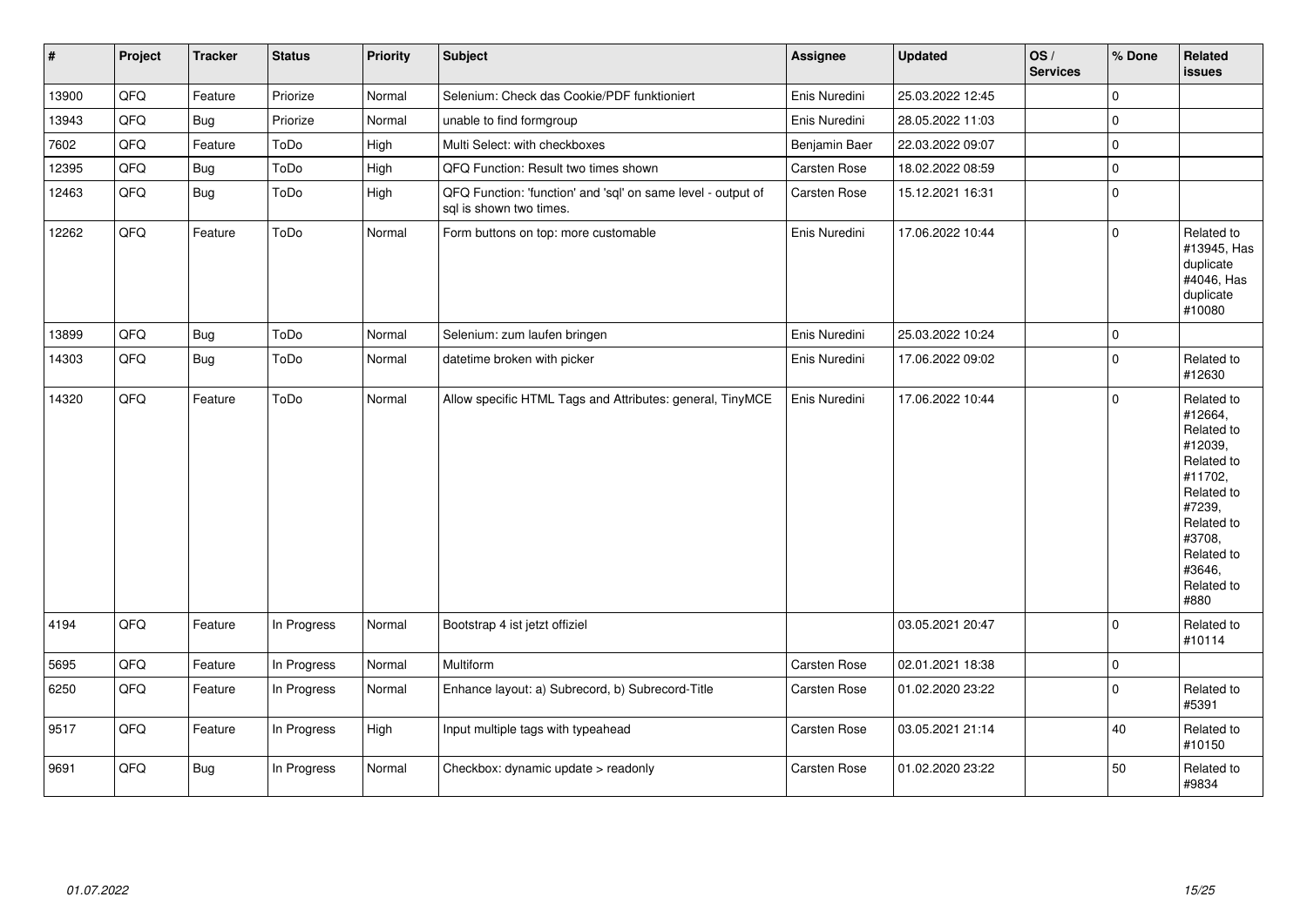| #     | Project | <b>Tracker</b> | <b>Status</b>              | <b>Priority</b> | <b>Subject</b>                                   | <b>Assignee</b> | <b>Updated</b>   | OS/<br><b>Services</b> | % Done      | Related<br><b>issues</b>                                                                                                       |
|-------|---------|----------------|----------------------------|-----------------|--------------------------------------------------|-----------------|------------------|------------------------|-------------|--------------------------------------------------------------------------------------------------------------------------------|
| 9789  | QFQ     | Bug            | In Progress                | High            | Record Lock: release to early on 'leave page'    | Carsten Rose    | 10.01.2022 09:25 |                        | 100         | Related to<br>#10081,<br>Related to<br>#9173,<br>Related to<br>#8702                                                           |
| 10443 | QFQ     | Feature        | In Progress                | Normal          | Konzept_api / _live                              | Carsten Rose    | 07.05.2020 09:39 |                        | 0           |                                                                                                                                |
| 10661 | QFQ     | Bug            | In Progress                | Normal          | Typo3 Warnungen                                  | Carsten Rose    | 07.09.2021 13:23 |                        | $\mathbf 0$ | Related to<br>#12440                                                                                                           |
| 10793 | QFQ     | Feature        | In Progress                | Normal          | <b>Update NPM Packages</b>                       | Carsten Rose    | 07.09.2021 13:25 |                        | 30          |                                                                                                                                |
| 11076 | QFQ     | Feature        | In Progress                | Normal          | SELECT  AS _websocket                            | Carsten Rose    | 30.08.2020 17:49 |                        | $\mathbf 0$ |                                                                                                                                |
| 11517 | QFQ     | <b>Bug</b>     | In Progress                | Normal          | extraButtonInfo Broken for multiple FormElements | Carsten Rose    | 12.05.2022 13:12 |                        | $\Omega$    | Related to<br>#7890,<br>Related to<br>#3811, Has<br>duplicate<br>#10905, Has<br>duplicate<br>#10553, Has<br>duplicate<br>#6779 |
| 11980 | QFQ     | Feature        | In Progress                | Normal          | protected verzeichnis MUSS geschützt werden      | Carsten Rose    | 07.09.2021 13:30 |                        | 0           |                                                                                                                                |
| 12439 | QFQ     | Feature        | In Progress                | Normal          | TinyMCE Paste from Word & Character Count/Limit  | Carsten Rose    | 05.05.2021 22:15 |                        | $\mathbf 0$ |                                                                                                                                |
| 12440 | QFQ     | Feature        | In Progress                | Normal          | Typo3 V10 upgrade (durchfuehren und testen)      | Carsten Rose    | 21.03.2022 09:53 |                        | 50          | Related to<br>#12357,<br>Related to<br>#12067,<br>Related to<br>#10661                                                         |
| 13330 | QFQ     | Feature        | In Progress                | Normal          | Multi Form: Upload                               | Carsten Rose    | 07.11.2021 12:40 |                        | 50          | Related to<br>#9706                                                                                                            |
| 14175 | QFQ     | <b>Bug</b>     | In Progress                | Normal          | Opening a form with no QFQ Session cookie fails  | Carsten Rose    | 03.06.2022 10:40 |                        | $\mathbf 0$ |                                                                                                                                |
| 14323 | QFQ     | Bug            | In Progress                | Normal          | Report: render=both single - no impact           | Carsten Rose    | 19.06.2022 18:31 |                        | 0           |                                                                                                                                |
| 12630 | QFQ     | Feature        | In Progress                | Normal          | Input: date[time]: min / max values              | Enis Nuredini   | 20.06.2022 18:31 |                        | $\mathbf 0$ | Related to<br>#10096,<br>Related to<br>#14302,<br>Related to<br>#14303                                                         |
| 12508 | QFQ     | Bug            | In Progress                | High            | qfq Form: sendMail                               | Karin Niffeler  | 19.03.2022 17:48 |                        | $\mathbf 0$ |                                                                                                                                |
| 13566 | QFQ     | Feature        | Ready to sync<br>(develop) | Normal          | Delete config-example.qfq.php file               | Carsten Rose    | 23.12.2021 09:25 |                        | $\mathbf 0$ |                                                                                                                                |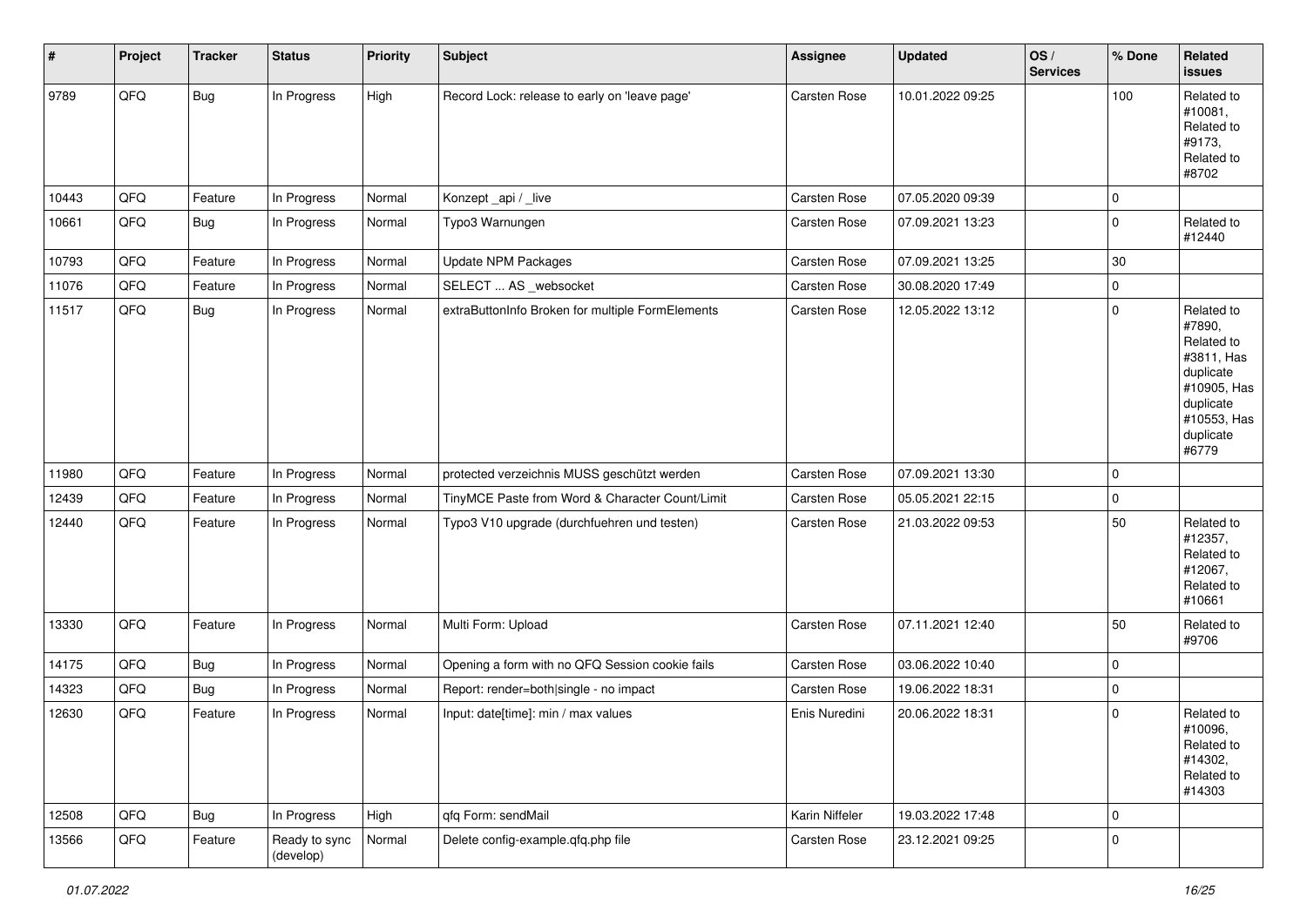| #     | Project | <b>Tracker</b> | <b>Status</b>     | <b>Priority</b> | <b>Subject</b>                                                                                               | <b>Assignee</b>   | <b>Updated</b>   | OS/<br><b>Services</b> | % Done      | Related<br><b>issues</b>                    |
|-------|---------|----------------|-------------------|-----------------|--------------------------------------------------------------------------------------------------------------|-------------------|------------------|------------------------|-------------|---------------------------------------------|
| 9535  | QFQ     | <b>Bug</b>     | Feedback          | Normal          | Report:  AS '_vertical' - column to wide - vertical >> rot45,<br>rot90                                       | Benjamin Baer     | 01.02.2020 15:56 |                        | $\Omega$    |                                             |
| 9548  | QFQ     | Feature        | Feedback          | High            | FormElement: Pattern mismatch - optional report only on<br>focus lost                                        | Benjamin Baer     | 03.05.2021 21:14 |                        | $\pmb{0}$   |                                             |
| 9898  | QFQ     | Bug            | Feedback          | Normal          | Formular trotz Timeout gespeichert                                                                           | Benjamin Baer     | 01.02.2020 15:56 |                        | $\mathbf 0$ |                                             |
| 5894  | QFQ     | Feature        | Feedback          | Normal          | Typeahead in Report: show/hide rows dynamically                                                              | Carsten Rose      | 18.02.2022 08:50 |                        | $\Omega$    | Related to<br>#5893,<br>Related to<br>#5885 |
| 12546 | QFQ     | Bug            | Feedback          | Normal          | Branch 'Development' - Unit Tests mit dirty workaround<br>angepasst                                          | Carsten Rose      | 19.03.2022 17:48 |                        | $\Omega$    |                                             |
| 12584 | QFQ     | Feature        | Feedback          | Normal          | T3 v10 migration script: replace alias-patterns (v11)                                                        | Carsten Rose      | 28.05.2022 11:12 |                        | 100         |                                             |
| 11347 | QFQ     | Bug            | Feedback          | Normal          | If Bedingungen funktionieren nicht korrekt                                                                   | Christoph Fuchs   | 21.03.2021 20:37 |                        | $\mathbf 0$ |                                             |
| 9052  | QFQ     | Feature        | Feedback          | High            | Report: CodeMirror with SQL Syntax Highlight in FE                                                           | Enis Nuredini     | 08.06.2022 10:25 |                        | $\mathbf 0$ |                                             |
| 10782 | QFQ     | Feature        | Feedback          | Normal          | Tiny MCE: Image Upload                                                                                       | Enis Nuredini     | 16.05.2022 23:16 |                        | $\mathbf 0$ | Related to<br>#12452                        |
| 11630 | QFQ     | Bug            | Feedback          | High            | Bitte check ob CALL() in 20.11.0 noch so funktioniert wie in<br>20.4.1                                       | Enis Nuredini     | 28.05.2022 13:45 |                        | $\mathbf 0$ | Related to<br>#11325                        |
| 13572 | QFQ     | Feature        | Feedback          | Normal          | Form Load: misleading error message on trying to load non<br>existent primary record                         | Enis Nuredini     | 16.05.2022 23:16 |                        | 100         |                                             |
| 13767 | QFQ     | <b>Bug</b>     | Feedback          | Normal          | date/time-picker: required shows up/down button orange                                                       | Enis Nuredini     | 16.05.2022 23:16 |                        | $\mathbf 0$ |                                             |
| 10124 | QFQ     | Feature        | Feedback          | Normal          | gfg AAI-Login                                                                                                | Karin Niffeler    | 07.05.2020 09:36 |                        | $\mathbf 0$ |                                             |
| 8316  | QFQ     | Bug            | Feedback          | Normal          | Documentation/Behaviour for Nested Queries and<br>Record-Store confusing                                     | Nicola Chiapolini | 20.11.2019 09:14 |                        | $\Omega$    |                                             |
| 880   | QFQ     | Feature        | Some day<br>maybe | Urgent          | Security: PHP, SQL Injection, XSS                                                                            |                   | 03.05.2021 21:14 |                        | $\mathbf 0$ | Related to<br>#14320                        |
| 955   | QFQ     | Feature        | Some day<br>maybe | Normal          | QF: Notizen vor/nach dem Form                                                                                |                   | 01.02.2020 23:20 |                        | $\Omega$    |                                             |
| 1234  | QFQ     | Feature        | Some day<br>maybe | Normal          | QF: Record numbering: Im Grid soll in Spalte 1 optional die<br>laufende Nummer der Records angezeigt werden. |                   | 01.02.2020 23:20 |                        | $\Omega$    |                                             |
| 1251  | QFQ     | Feature        | Some day<br>maybe | Normal          | QF: Combo                                                                                                    |                   | 11.12.2019 16:03 |                        | $\mathbf 0$ |                                             |
| 1253  | QFQ     | Feature        | Some day<br>maybe | Normal          | QF: Colorpicker                                                                                              |                   | 11.12.2019 16:03 |                        | $\Omega$    |                                             |
| 1510  | QFQ     | Feature        | Some day<br>maybe | Normal          | jquery von google laden, falls das nicht geht lokal                                                          |                   | 11.12.2019 16:03 |                        | $\mathbf 0$ |                                             |
| 1623  | QFQ     | Feature        | Some day<br>maybe | Normal          | RealURL                                                                                                      |                   | 11.12.2019 16:03 |                        | 30          |                                             |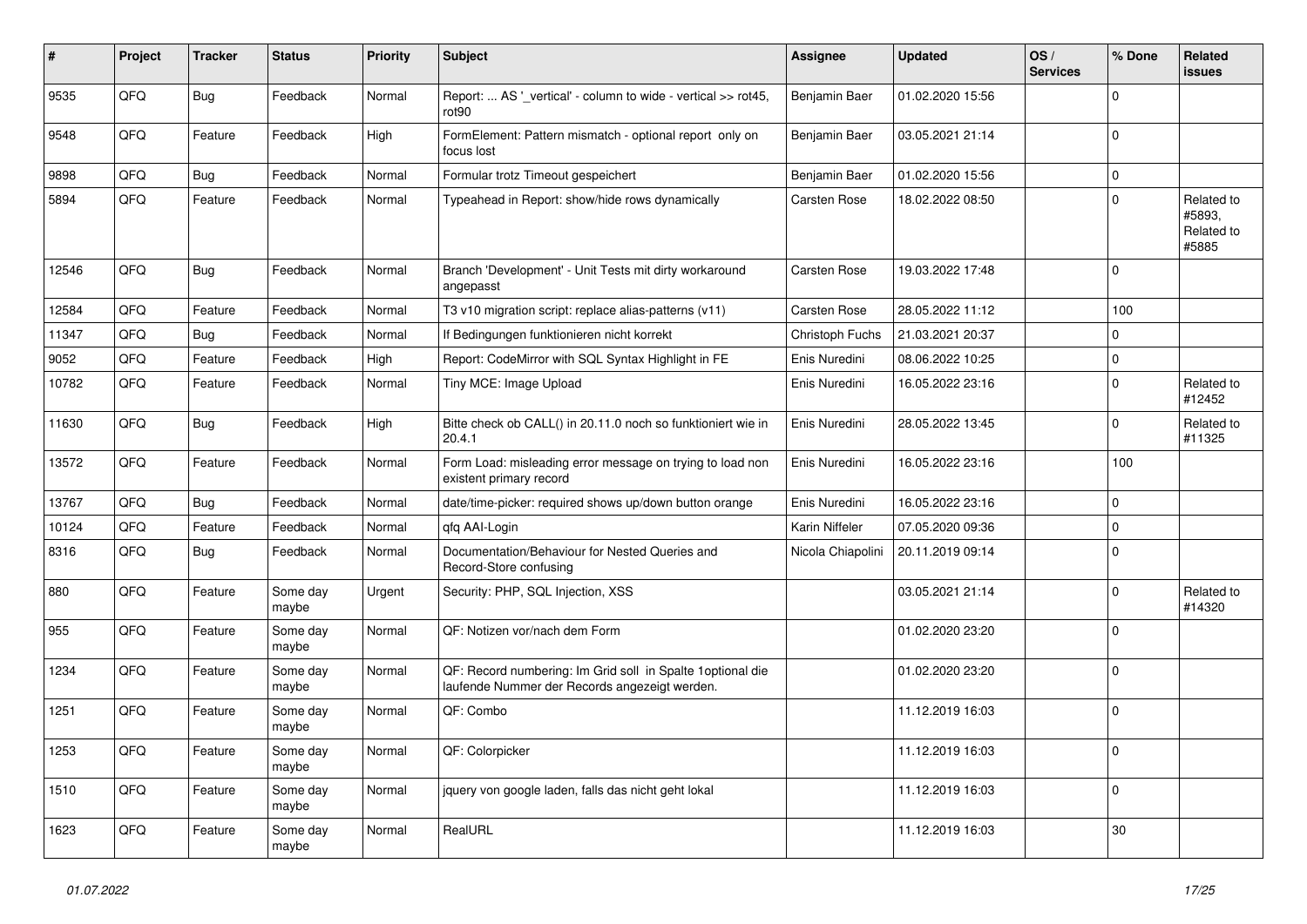| #    | Project | <b>Tracker</b> | <b>Status</b>     | <b>Priority</b> | <b>Subject</b>                                                                                                                                           | <b>Assignee</b> | <b>Updated</b>   | OS/<br><b>Services</b> | % Done      | Related<br><b>issues</b>                    |
|------|---------|----------------|-------------------|-----------------|----------------------------------------------------------------------------------------------------------------------------------------------------------|-----------------|------------------|------------------------|-------------|---------------------------------------------|
| 2950 | QFQ     | Feature        | Some day<br>maybe | Normal          | Inhalt QFQ Records als File                                                                                                                              |                 | 11.12.2019 16:03 |                        | $\mathbf 0$ |                                             |
| 3495 | QFQ     | Feature        | Some day<br>maybe | Normal          | Predifined Parameter werden nicht in '+' (add new record)<br>SIP gerendert.                                                                              |                 | 11.12.2019 16:02 |                        | $\mathbf 0$ |                                             |
| 3567 | QFQ     | Feature        | Some day<br>maybe | Low             | 'Save', 'Close', 'New' als FormElement                                                                                                                   |                 | 11.12.2019 16:02 |                        | $\mathbf 0$ |                                             |
| 3617 | QFQ     | Feature        | Some day<br>maybe | Normal          | Load javascripts at bottom                                                                                                                               |                 | 11.12.2019 16:02 |                        | $\mathbf 0$ |                                             |
| 3646 | QFQ     | Feature        | Some day<br>maybe | Normal          | Moeglichkeit HTML Tags in Reports auszugeben (zu<br>enkodieren: htmlspecialchars)                                                                        |                 | 11.12.2019 16:02 |                        | $\mathbf 0$ | Related to<br>#14320                        |
| 3878 | QFQ     | Feature        | Some day<br>maybe | Normal          | Form 'FormElement': Spalte 'name' typeAhead mit<br>Spaltennamen der Primarytable.                                                                        |                 | 11.12.2019 16:03 |                        | $\mathbf 0$ |                                             |
| 3879 | QFQ     | Feature        | Some day<br>maybe | Normal          | Form 'FormElement': Beim Feld 'name' rechts in der Notiz<br>einen Link einblenden - a) aktuelle Definition anzeigen, b)<br>Spalte in der Tabelle anlegen |                 | 11.12.2019 16:03 |                        | $\mathbf 0$ |                                             |
| 3880 | QFQ     | Feature        | Some day<br>maybe | Normal          | Form 'Form': anlegen einer Tabelle                                                                                                                       |                 | 14.01.2021 10:12 |                        | $\mathbf 0$ |                                             |
| 4027 | QFQ     | Feature        | Some day<br>maybe | Normal          | Missing: orange 'check' / 'bullet'                                                                                                                       |                 | 11.12.2019 16:03 |                        | $\mathbf 0$ |                                             |
| 4122 | QFQ     | Bug            | Some day<br>maybe | Normal          | file: Render Mode hat keinen Effekt                                                                                                                      |                 | 11.12.2019 16:03 |                        | $\mathbf 0$ |                                             |
| 4138 | QFQ     | Bug            | Some day<br>maybe | Normal          | style fehlt                                                                                                                                              |                 | 11.12.2019 16:03 |                        | $\mathbf 0$ |                                             |
| 4433 | QFQ     | Feature        | Some day<br>maybe | Normal          | Log when SIP will be destroyed by QFQ for any (security)<br>reason                                                                                       |                 | 01.02.2020 23:20 |                        | $\Omega$    | Related to<br>#4432,<br>Related to<br>#5458 |
| 4435 | QFQ     | Feature        | Some day<br>maybe | Normal          | Report: striptags - specify allowed tags                                                                                                                 |                 | 01.02.2020 23:20 |                        | $\mathbf 0$ |                                             |
| 4439 | QFQ     | Feature        | Some day<br>maybe | Normal          | Log: report all actions fired by an FE Element, incl. the<br>original directive (slaveld, sqllnsert, )                                                   |                 | 01.02.2020 23:20 |                        | $\Omega$    | Related to<br>#4432,<br>Related to<br>#5458 |
| 4440 | QFQ     | Feature        | Some day<br>maybe | Normal          | Manual.rst: explain how to. expand PHP Session to 4h                                                                                                     |                 | 11.12.2019 16:02 |                        | $\mathbf 0$ |                                             |
| 4441 | QFQ     | <b>Bug</b>     | Some day<br>maybe | Normal          | \$_SERVER Vars sollten nur aus dem Store genommen<br>werden - Code entsprechend anpassen.                                                                |                 | 11.12.2019 16:02 |                        | $\mathbf 0$ |                                             |
| 4442 | QFQ     | Feature        | Some day<br>maybe | Normal          | Special Column Name: _link - new symbol G (Glyph) to<br>choose any available symbol                                                                      |                 | 11.12.2019 16:02 |                        | $\mathbf 0$ |                                             |
| 4443 | QFG     | Feature        | Some day<br>maybe | Normal          | Form: multiple secondary tables                                                                                                                          |                 | 01.02.2020 23:20 |                        | $\mathbf 0$ |                                             |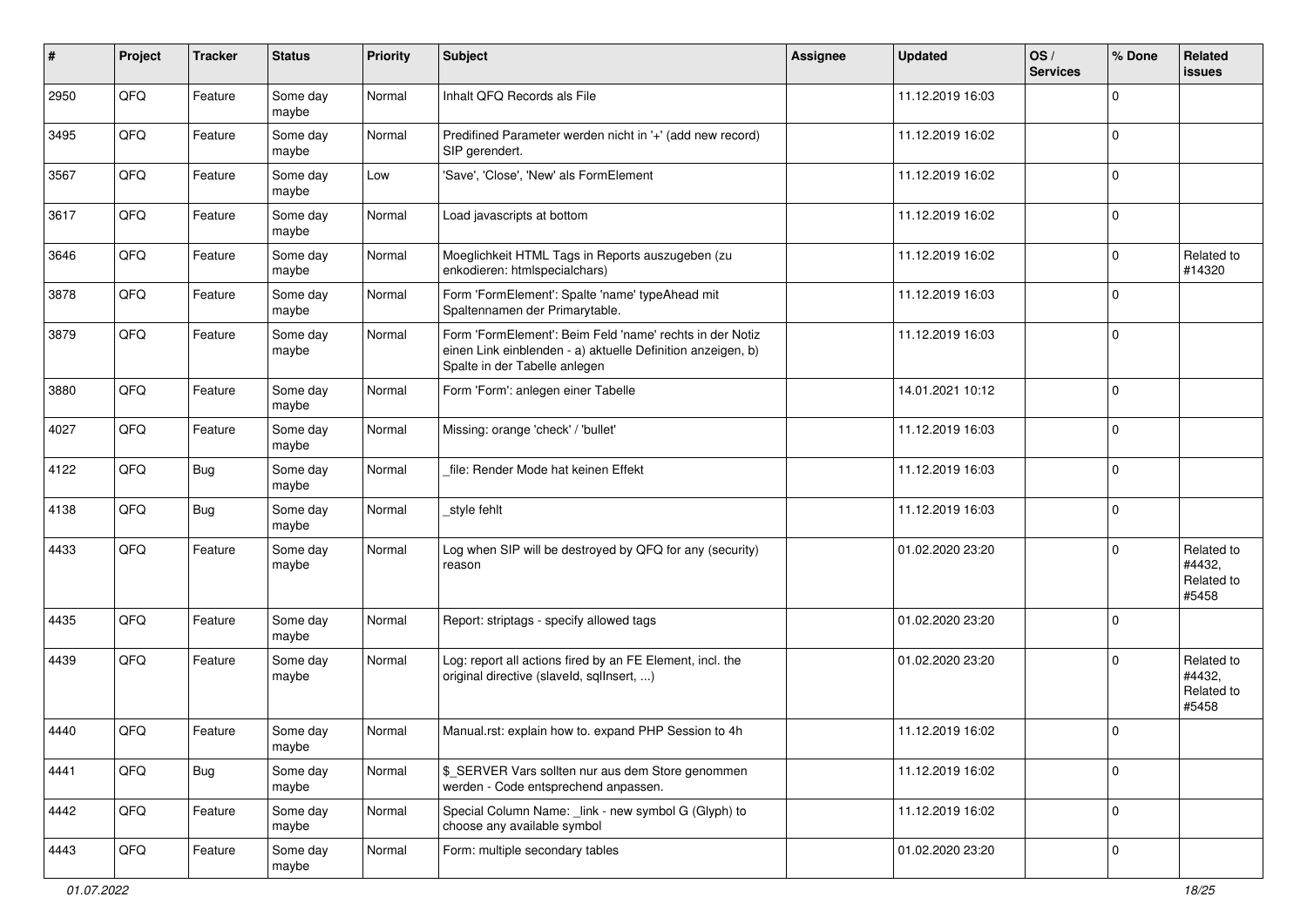| ∦    | Project | <b>Tracker</b> | <b>Status</b>     | <b>Priority</b> | <b>Subject</b>                                                                                                                                                | Assignee | <b>Updated</b>   | OS/<br><b>Services</b> | % Done      | Related<br><b>issues</b> |
|------|---------|----------------|-------------------|-----------------|---------------------------------------------------------------------------------------------------------------------------------------------------------------|----------|------------------|------------------------|-------------|--------------------------|
| 4444 | QFQ     | Feature        | Some day<br>maybe | Normal          | FE.type=upload: detect mime type                                                                                                                              |          | 11.12.2019 16:02 |                        | $\Omega$    | Related to<br>#4303      |
| 4445 | QFQ     | Feature        | Some day<br>maybe | Normal          | template group: Option to simulate fieldset                                                                                                                   |          | 28.06.2021 14:11 |                        | $\mathbf 0$ |                          |
| 4446 | QFQ     | Feature        | Some day<br>maybe | Normal          | New FE get same feldContainerId as last modifed FE                                                                                                            |          | 01.02.2020 23:20 |                        | $\mathbf 0$ |                          |
| 4536 | QFQ     | Feature        | Some day<br>maybe | Normal          | FE upload: problem with delete if mutliple uploads an<br>FE.name="                                                                                            |          | 01.02.2020 23:20 |                        | $\mathbf 0$ |                          |
| 4546 | QFQ     | Bug            | Some day<br>maybe | Normal          | NH: SIP storage is destroyed                                                                                                                                  |          | 01.02.2020 23:20 |                        | $\mathbf 0$ |                          |
| 4551 | QFQ     | Feature        | Some day<br>maybe | Normal          | Set 'pills' via dynamicUpdate to show/hide/disabled                                                                                                           |          | 01.02.2020 23:20 |                        | $\Omega$    | Related to<br>#3752      |
| 4626 | QFQ     | Feature        | Some day<br>maybe | Normal          | Mobile View: 'classBody=qfq-form-right' makes no sense                                                                                                        |          | 01.02.2020 23:20 |                        | $\Omega$    |                          |
| 4627 | QFQ     | Feature        | Some day<br>maybe | Normal          | dbupdate: all tables - check 'create', 'modified' if it is possible<br>to change to default 'CURRENT_TIMESTAMP' and modified<br>'ON UPDATE CURRENT_TIMESTAMP' |          | 01.02.2020 23:20 |                        | $\mathbf 0$ |                          |
| 4640 | QFQ     | Feature        | Some day<br>maybe | Normal          | Rename System Forms                                                                                                                                           |          | 01.02.2020 23:20 |                        | $\Omega$    |                          |
| 4719 | QFQ     | Feature        | Some day<br>maybe | Normal          | Custom Message in Client in case of 'Browser tab close,<br>modification will be lost'                                                                         |          | 01.02.2020 23:20 |                        | $\mathbf 0$ |                          |
| 4816 | QFQ     | Feature        | Some day<br>maybe | Normal          | Templates for QFQ Reports (Tables, Radios, )                                                                                                                  |          | 01.02.2020 23:20 |                        | $\mathbf 0$ |                          |
| 4974 | QFQ     | Feature        | Some day<br>maybe | Normal          | Long polling - inform all listening clients of changes                                                                                                        |          | 11.12.2019 16:02 |                        | $\Omega$    |                          |
| 5129 | QFQ     | Feature        | Some day<br>maybe | Normal          | Reports: SQL fuer x Achse und y Achse                                                                                                                         |          | 11.12.2019 16:02 |                        | $\mathbf 0$ |                          |
| 5160 | QFQ     | Feature        | Some day<br>maybe | Normal          | QFQ collaborative / together.js, ShareJS, y-js, collaborative,                                                                                                |          | 11.12.2019 16:02 |                        | $\mathbf 0$ |                          |
| 5342 | QFQ     | Feature        | Some day<br>maybe | Normal          | link - with HTML Attributes                                                                                                                                   |          | 01.02.2020 23:20 |                        | $\mathbf 0$ | Related to<br>#14077     |
| 5452 | QFQ     | Feature        | Some day<br>maybe | Normal          | Thumbnails from PDF: bad quality                                                                                                                              |          | 01.02.2020 23:20 |                        | $\mathbf 0$ |                          |
| 5455 | QFQ     | Feature        | Some day<br>maybe | Normal          | Mail Redirects grld abhaengig                                                                                                                                 |          | 01.02.2020 23:20 |                        | $\mathbf 0$ |                          |
| 5783 | QFQ     | Feature        | Some day<br>maybe | Normal          | <b>BPMN View/Edit</b>                                                                                                                                         |          | 11.12.2019 16:02 |                        | $\Omega$    |                          |
| 5805 | QFQ     | Feature        | Some day<br>maybe | Normal          | TypeAHead SQL value instead of key stored                                                                                                                     |          | 01.02.2020 23:19 |                        | $\mathbf 0$ | Related to<br>#5444      |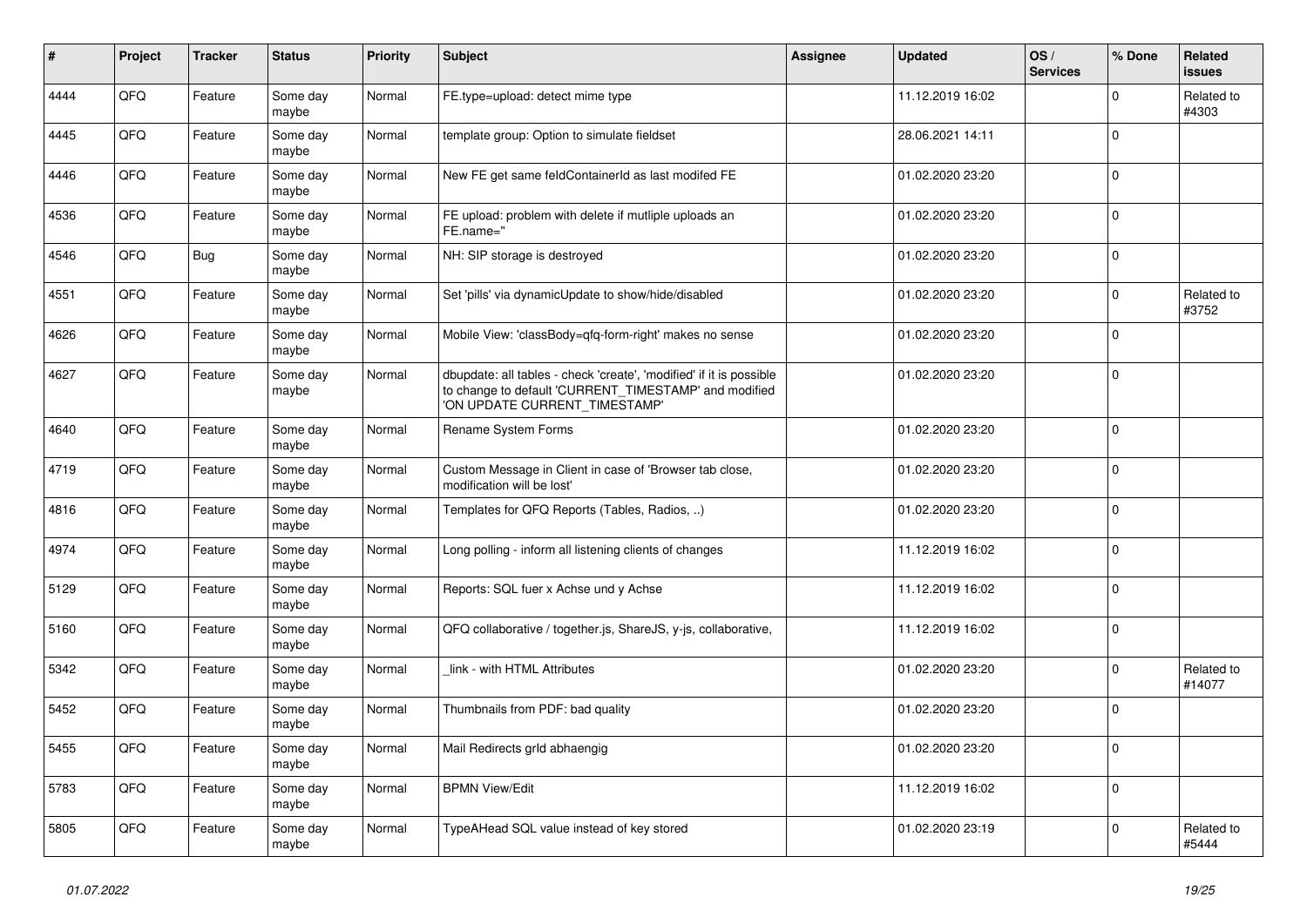| #    | Project | <b>Tracker</b> | <b>Status</b>     | <b>Priority</b> | <b>Subject</b>                                                                    | <b>Assignee</b> | <b>Updated</b>   | OS/<br><b>Services</b> | % Done      | <b>Related</b><br><b>issues</b> |
|------|---------|----------------|-------------------|-----------------|-----------------------------------------------------------------------------------|-----------------|------------------|------------------------|-------------|---------------------------------|
| 5850 | QFQ     | Feature        | Some day<br>maybe | Normal          | Deployment: In QFQ Doc best practice fuer zeitgemaesses<br>Deployment beschreiben |                 | 01.02.2020 23:20 |                        | $\Omega$    |                                 |
| 5851 | QFQ     | Feature        | Some day<br>maybe | Normal          | Queue System implementieren: MQTT, RabbitMQ                                       |                 | 01.02.2020 23:20 |                        | $\mathbf 0$ | Related to<br>#5715             |
| 5877 | QFQ     | <b>Bug</b>     | Some day<br>maybe | Normal          | FE.type=note:bsColumn strange behaviour                                           |                 | 01.02.2020 23:19 |                        | $\mathbf 0$ |                                 |
| 5892 | QFQ     | Feature        | Some day<br>maybe | Normal          | QFQ should use T3 API to manipulate FE GROUP<br>membership                        |                 | 01.02.2020 23:20 |                        | $\Omega$    |                                 |
| 5893 | QFQ     | Feature        | Some day<br>maybe | Normal          | Edit on double-click                                                              |                 | 01.02.2020 23:19 |                        | $\Omega$    | Related to<br>#5894             |
| 5895 | QFQ     | Feature        | Some day<br>maybe | Normal          | Tutorial: List of all QFQ Features                                                |                 | 01.02.2020 23:19 |                        | $\mathbf 0$ |                                 |
| 5923 | QFQ     | Feature        | Some day<br>maybe | Normal          | fillStoreSystemBySqlLate                                                          |                 | 01.02.2020 23:19 |                        | $\mathbf 0$ |                                 |
| 6083 | QFQ     | Feature        | Some day<br>maybe | Normal          | Dynamic Update: Value Check via SQL                                               |                 | 11.12.2019 16:02 |                        | $\Omega$    |                                 |
| 6084 | QFQ     | Feature        | Some day<br>maybe | Normal          | New escape type: 'D' - convert date                                               |                 | 01.02.2020 23:19 |                        | $\mathbf 0$ |                                 |
| 6288 | QFQ     | Feature        | Some dav<br>maybe | Normal          | Best Practice: Erklaeren wie man ein Formular ganz in 'weiss'<br>erstellen kann   |                 | 11.12.2019 16:02 |                        | $\mathbf 0$ |                                 |
| 6299 | QFQ     | Feature        | Some day<br>maybe | Normal          | Attack detection: log table with invalid SIP access                               |                 | 11.12.2019 16:02 |                        | $\mathbf 0$ | Related to<br>#3947             |
| 6515 | QFQ     | Feature        | Some day<br>maybe | Normal          | Formular: Felder dynamisch ein/ausblenden                                         |                 | 11.12.2019 16:02 |                        | $\Omega$    |                                 |
| 6704 | QFQ     | Feature        | Some day<br>maybe | Normal          | Upload Mode: Bilder in Notizen rechts sollen aktuellen<br>Upload repräsentieren.  |                 | 01.02.2020 23:19 |                        | $\mathbf 0$ | Related to<br>#3264             |
| 6992 | QFQ     | Feature        | Some day<br>maybe | Normal          | DB exception: Syntax Highlight                                                    |                 | 11.12.2019 16:01 |                        | $\mathbf 0$ | Related to<br>#5450             |
| 7100 | QFQ     | Feature        | Some day<br>maybe | Normal          | Download: log access, max downloads, time limit                                   |                 | 01.02.2020 23:19 |                        | $\Omega$    |                                 |
| 7101 | QFQ     | Bug            | Some day<br>maybe | Normal          | 'form' in SIP and 'report' - breaks                                               |                 | 01.02.2020 23:20 |                        | $\mathbf 0$ |                                 |
| 7104 | QFQ     | Feature        | Some day<br>maybe | Normal          | Manual: hint about escaping if '\r' appears in mail body                          |                 | 11.12.2019 16:01 |                        | $\mathbf 0$ |                                 |
| 7105 | QFQ     | Feature        | Some day<br>maybe | Normal          | Beispiel wie man in einer zweiten Tabelle speichert.                              |                 | 11.12.2019 16:01 |                        | $\pmb{0}$   |                                 |
| 7106 | QFQ     | Feature        | Some day<br>maybe | Normal          | Beispiel Nummerierung von Rows in Report                                          |                 | 11.12.2019 16:01 |                        | $\Omega$    |                                 |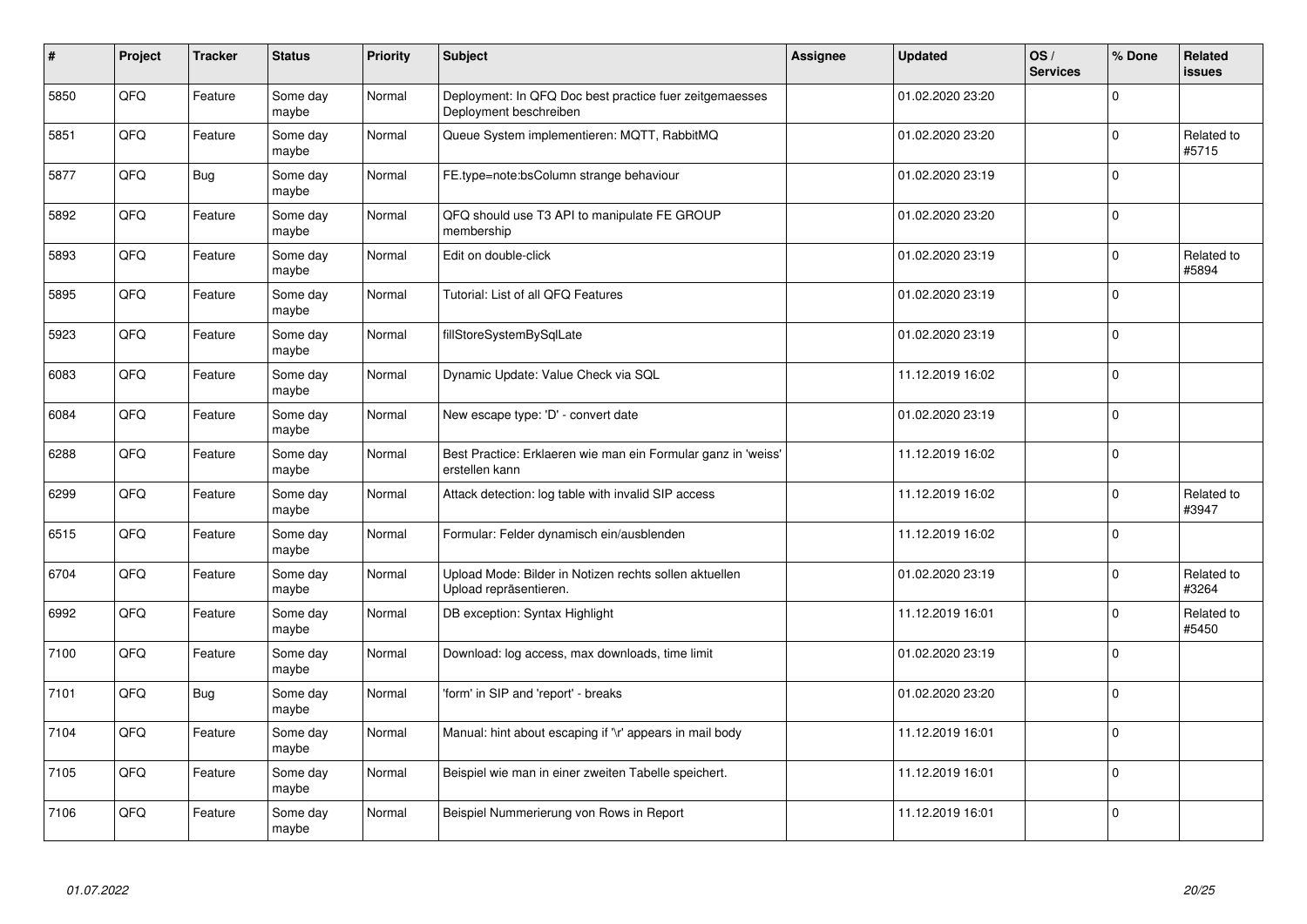| #     | Project | <b>Tracker</b> | <b>Status</b>     | <b>Priority</b> | <b>Subject</b>                                                                                                                                           | Assignee      | <b>Updated</b>   | OS/<br><b>Services</b> | % Done      | <b>Related</b><br>issues |
|-------|---------|----------------|-------------------|-----------------|----------------------------------------------------------------------------------------------------------------------------------------------------------|---------------|------------------|------------------------|-------------|--------------------------|
| 7108  | QFQ     | Feature        | Some day<br>maybe | Normal          | QFQ Wrap Elements                                                                                                                                        |               | 11.12.2019 16:01 |                        | $\Omega$    |                          |
| 7229  | QFQ     | Feature        | Some dav<br>maybe | Normal          | New FormElement.type: Button                                                                                                                             |               | 01.02.2021 12:32 |                        | $\mathbf 0$ |                          |
| 7278  | QFQ     | Feature        | Some day<br>maybe | Normal          | Form: Wert vordefinieren der immer gesetzt wird                                                                                                          |               | 02.05.2021 09:27 |                        | $\Omega$    |                          |
| 7281  | QFQ     | Bug            | Some day<br>maybe | Normal          | Subrecords: on large screen separator line too short                                                                                                     |               | 01.02.2020 23:19 |                        | $\mathbf 0$ |                          |
| 7402  | QFQ     | <b>Bug</b>     | Some day<br>maybe | Normal          | thumbnail cache: outdated picture when permission denied<br>and permission resolved.                                                                     |               | 01.02.2020 23:20 |                        | $\Omega$    |                          |
| 7921  | QFQ     | Feature        | Some dav<br>maybe | Normal          | Rest API Export: URL kuerzer machen                                                                                                                      |               | 01.02.2020 23:19 |                        | $\mathbf 0$ |                          |
| 8056  | QFQ     | Feature        | Some day<br>maybe | Normal          | Termin Organisation (Reservation)                                                                                                                        |               | 01.02.2020 23:19 |                        | $\Omega$    | Related to<br>#8658      |
| 9020  | QFQ     | <b>Bug</b>     | Some dav<br>maybe | Normal          | radio mit buttonClass und dynamicUpdate lassen sich nicht<br>kombinieren                                                                                 |               | 11.12.2019 16:01 |                        | $\Omega$    |                          |
| 9024  | QFQ     | <b>Bug</b>     | Some day<br>maybe | Normal          | QFQ Einarbeitung                                                                                                                                         |               | 01.02.2020 15:56 |                        | $\mathbf 0$ |                          |
| 9126  | QFQ     | Bug            | Some dav<br>maybe | Normal          | hidden Form elements are present in page source                                                                                                          |               | 02.01.2021 18:41 |                        | $\mathbf 0$ |                          |
| 10738 | QFQ     | Feature        | Some day<br>maybe | Normal          | CORS headers for external API requests                                                                                                                   |               | 10.06.2020 14:00 |                        | $\mathbf 0$ |                          |
| 2063  | QFQ     | <b>Bug</b>     | Some day<br>maybe | Normal          | Pills auf 'inaktiv' setzen falls keine Element auf dem Pill<br>sichtbar sind.                                                                            | Benjamin Baer | 11.12.2019 16:03 |                        | $\mathbf 0$ | Related to<br>#3752      |
| 3415  | QFQ     | Feature        | Some day<br>maybe | Normal          | FE Login Box Templatefile                                                                                                                                | Benjamin Baer | 11.12.2019 16:02 |                        | $\mathbf 0$ |                          |
| 3692  | QFQ     | Feature        | Some day<br>maybe | Normal          | QFQ Webseite                                                                                                                                             | Benjamin Baer | 11.12.2019 16:02 |                        | $\mathbf 0$ | Related to<br>#5033      |
| 4398  | QFQ     | <b>Bug</b>     | Some day<br>maybe | Normal          | Typeahead: mouse click in a prefilled input opens a single<br>item dropdown with the current value - click on it seems to set<br>the value, not the key. | Benjamin Baer | 01.02.2020 23:20 |                        | $\mathbf 0$ | Related to<br>#4457      |
| 4420  | QFQ     | Feature        | Some day<br>maybe | Normal          | Client: Local Storage - store the changes of a form, local in<br>the browser.                                                                            | Benjamin Baer | 11.12.2019 16:02 |                        | $\mathbf 0$ |                          |
| 4454  | QFQ     | <b>Bug</b>     | Some day<br>maybe | Normal          | Required Elements: multiple elements in a row - whole row<br>marked if only one input is empty.                                                          | Benjamin Baer | 01.02.2020 23:20 |                        | $\mathbf 0$ |                          |
| 5024  | QFQ     | Feature        | Some day<br>maybe | Normal          | Fabric: Generate PDF with edits                                                                                                                          | Benjamin Baer | 01.02.2020 23:20 |                        | $\Omega$    | Related to<br>#10704     |
| 5389  | QFQ     | Feature        | Some day<br>maybe | Normal          | QFQ Design: Multline label / note                                                                                                                        | Benjamin Baer | 01.02.2020 23:19 |                        | $\mathbf 0$ |                          |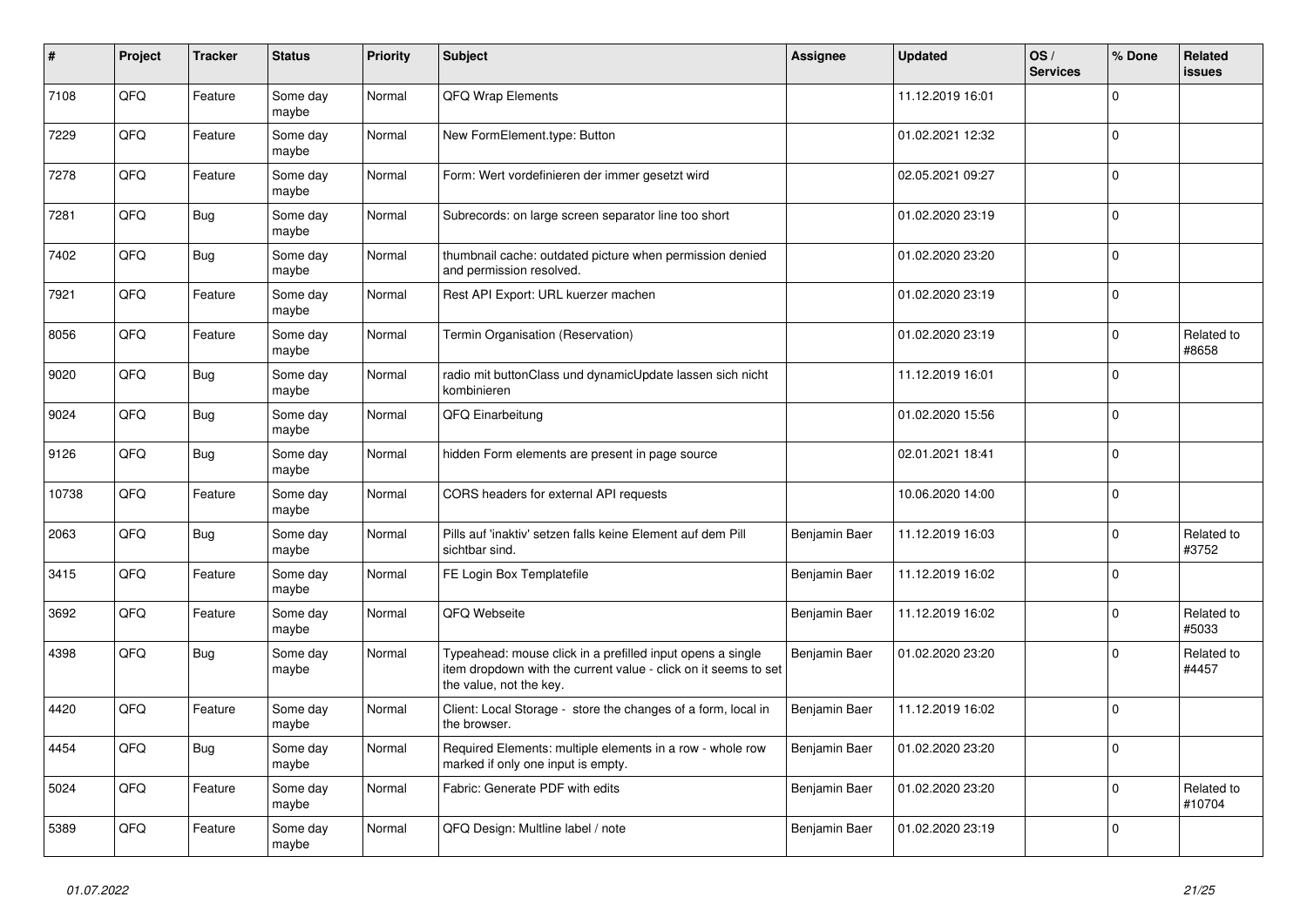| $\#$ | Project | <b>Tracker</b> | <b>Status</b>     | <b>Priority</b> | <b>Subject</b>                                                                                                     | <b>Assignee</b>     | <b>Updated</b>   | OS/<br><b>Services</b> | % Done      | Related<br>issues                                                      |
|------|---------|----------------|-------------------|-----------------|--------------------------------------------------------------------------------------------------------------------|---------------------|------------------|------------------------|-------------|------------------------------------------------------------------------|
| 6970 | QFQ     | Feature        | Some day<br>maybe | Normal          | tablesorter: default fuer 'sortReset' aendern von 'Ctrl' zu 'Alt'                                                  | Benjamin Baer       | 01.02.2020 23:21 |                        | $\Omega$    |                                                                        |
| 6972 | QFQ     | Feature        | Some day<br>maybe | Normal          | Fabric Clipboard / cross browser tab                                                                               | Benjamin Baer       | 01.02.2020 23:21 |                        | $\mathbf 0$ |                                                                        |
| 7732 | QFQ     | Feature        | Some day<br>maybe | Normal          | Javascript: Lazy Loading der add on libs                                                                           | Benjamin Baer       | 08.06.2022 10:38 |                        | $\Omega$    | Related to<br>#12611,<br>Related to<br>#12490,<br>Related to<br>#10013 |
| 8522 | QFQ     | Feature        | Some day<br>maybe | Normal          | build QFQ - npm warnings                                                                                           | Benjamin Baer       | 01.02.2020 23:19 |                        | 50          |                                                                        |
| 9130 | QFQ     | Feature        | Some day<br>maybe | Normal          | tablesorter: Automatic Row numbering / Zeilenummer                                                                 | Benjamin Baer       | 01.02.2020 23:22 |                        | $\Omega$    |                                                                        |
| 1635 | QFQ     | Feature        | Some day<br>maybe | Normal          | QFQ Extension content record: weitere Optionen einblenden.                                                         | Carsten Rose        | 11.12.2019 16:03 |                        | $\mathbf 0$ |                                                                        |
| 1946 | QFQ     | Feature        | Some day<br>maybe | Normal          | Kontrolle ob der ReadOnly Modus bei den<br>Formularelementen korrekt implementiert ist                             | Carsten Rose        | 11.12.2019 16:03 |                        | $\mathbf 0$ |                                                                        |
| 2084 | QFQ     | Feature        | Some day<br>maybe | Normal          | Mailto mit encryption: Subrecord                                                                                   | <b>Carsten Rose</b> | 11.12.2019 16:03 |                        | $\mathbf 0$ | Related to<br>#2082                                                    |
| 2643 | QFQ     | Bug            | Some day<br>maybe | Normal          | Zend / PHP Webinars anschauen                                                                                      | Carsten Rose        | 01.02.2020 15:56 |                        | $\Omega$    |                                                                        |
| 2995 | QFQ     | Feature        | Some day<br>maybe | Normal          | Dropdown JQuery Plugin: 'chosen' - Moeglichkeit um Select<br>Listen mehr Funktion zu geben. Kein Bootstrap noetig. | Carsten Rose        | 11.12.2019 16:03 |                        | $\Omega$    |                                                                        |
| 3061 | QFQ     | <b>Bug</b>     | Some day<br>maybe | High            | winstitute: mysql connection durcheinander - nmhp17<br>(ag7)/QFQ arbeitet mit DB/Tabellen von biostat.             | Carsten Rose        | 03.05.2021 21:14 |                        | $\Omega$    |                                                                        |
| 3109 | QFQ     | <b>Bug</b>     | Some day<br>maybe | High            | RealUrl: Links werden nicht korrekt gerendert                                                                      | Carsten Rose        | 03.05.2021 21:14 |                        | $\mathbf 0$ |                                                                        |
| 3130 | QFQ     | Bug            | Some day<br>maybe | Normal          | Debug Info's nicht korrekt nach 'New > Save'.                                                                      | Carsten Rose        | 11.12.2019 16:03 |                        | $\Omega$    | Related to<br>#3253                                                    |
| 3216 | QFQ     | Feature        | Some day<br>maybe | Normal          | dynamic update für checkbox label2                                                                                 | Carsten Rose        | 11.12.2019 16:03 |                        | $\Omega$    | Related to<br>#2081                                                    |
| 3267 | QFQ     | Feature        | Some day<br>maybe | Normal          | 2 Forms auf einer Seite: real + Read only                                                                          | Carsten Rose        | 11.12.2019 16:03 |                        | $\Omega$    |                                                                        |
| 3273 | QFQ     | Feature        | Some day<br>maybe | Low             | Dirty Flag in Form                                                                                                 | Carsten Rose        | 11.12.2019 16:02 |                        | $\mathbf 0$ |                                                                        |
| 3285 | QFQ     | Feature        | Some day<br>maybe | Normal          | Zeichenlimit pro Feld: textarea / editor                                                                           | Carsten Rose        | 11.12.2019 16:02 |                        | $\mathbf 0$ |                                                                        |
| 3291 | QFQ     | Feature        | Some day<br>maybe | Normal          | AutoCron websiteToken                                                                                              | Carsten Rose        | 11.12.2019 16:02 |                        | $\mathbf 0$ | Related to<br>#4250                                                    |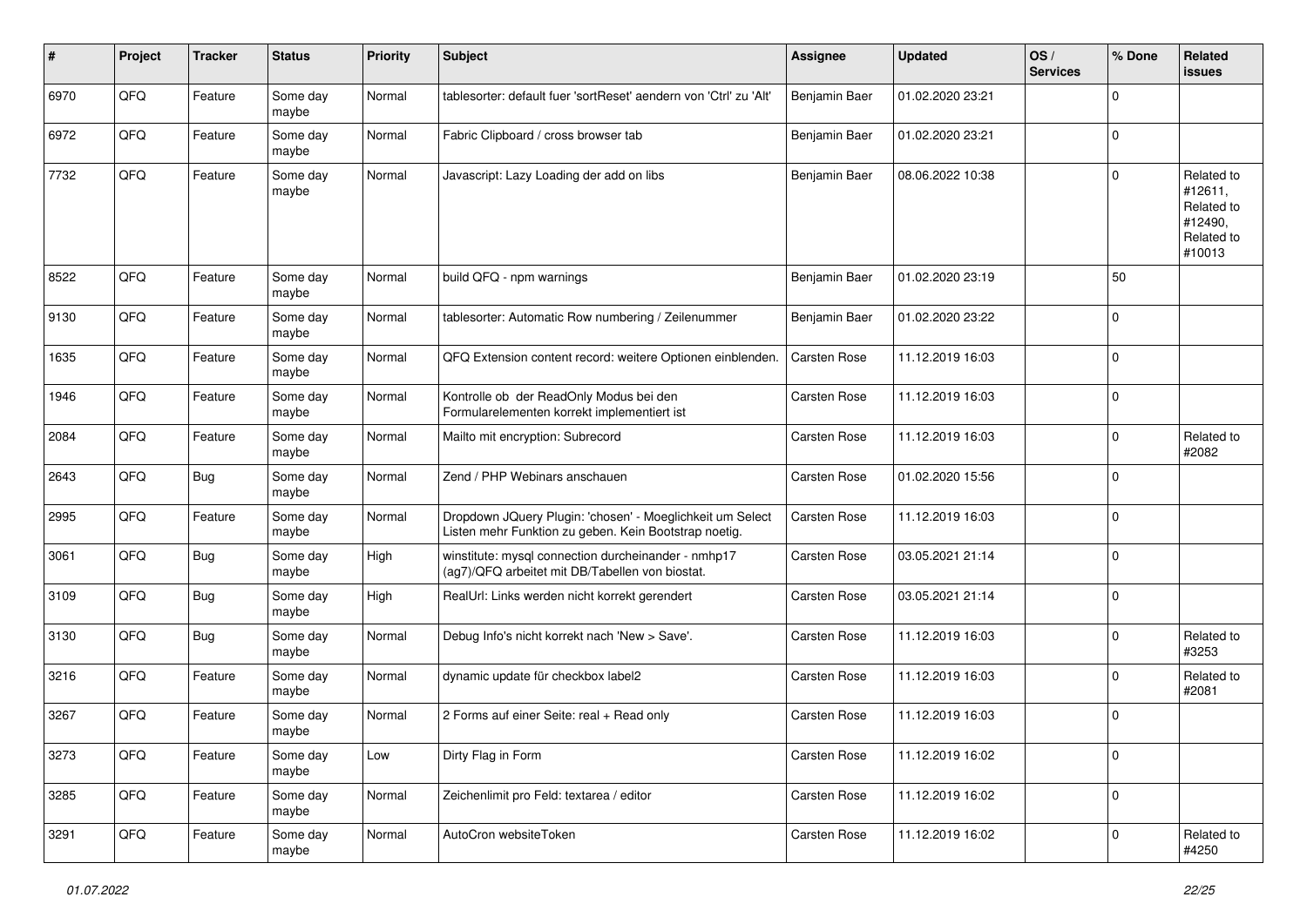| #    | Project | <b>Tracker</b> | <b>Status</b>     | <b>Priority</b> | <b>Subject</b>                                                                                                                               | Assignee     | <b>Updated</b>   | OS/<br><b>Services</b> | % Done      | Related<br><b>issues</b>                    |
|------|---------|----------------|-------------------|-----------------|----------------------------------------------------------------------------------------------------------------------------------------------|--------------|------------------|------------------------|-------------|---------------------------------------------|
| 3331 | QFQ     | Feature        | Some day<br>maybe | Normal          | Default Tooltip fuer _page? Links: mit Form und Record ID                                                                                    | Carsten Rose | 11.12.2019 16:02 |                        | $\mathbf 0$ |                                             |
| 3332 | QFQ     | Feature        | Some day<br>maybe | Normal          | Uploads: Thumbnails, Details zum hochgeladenen File                                                                                          | Carsten Rose | 11.12.2019 16:02 |                        | $\Omega$    | Related to<br>#3264,<br>Related to<br>#5333 |
| 3349 | QFQ     | Bug            | Some day<br>maybe | Normal          | config.qfq.ini: a) vertraegt keine '=' im Value (z.B. Passwort),<br>b) Values sollten in ticks einschliessbar sein (spaces, )                | Carsten Rose | 11.12.2019 16:02 |                        | $\Omega$    |                                             |
| 3350 | QFQ     | Feature        | Some day<br>maybe | Normal          | FormEditor: Hilfetext hinter 'checktype'                                                                                                     | Carsten Rose | 11.12.2019 16:02 |                        | $\Omega$    |                                             |
| 3385 | QFQ     | Feature        | Some day<br>maybe | Normal          | templateGroup: insert/update/delete non primary records                                                                                      | Carsten Rose | 11.12.2019 16:02 |                        | $\mathbf 0$ |                                             |
| 3402 | QFQ     | Feature        | Some day<br>maybe | Normal          | Syntax Highlighting via CodeMirror                                                                                                           | Carsten Rose | 11.12.2019 16:02 |                        | 100         | Related to<br>#3207                         |
| 3457 | QFQ     | Feature        | Some day<br>maybe | Normal          | LDAP: concat multi values to one single entry                                                                                                | Carsten Rose | 11.12.2019 16:02 |                        | $\mathbf 0$ |                                             |
| 3458 | QFQ     | Feature        | Some day<br>maybe | Normal          | Display 'Edit Form Element'-Checkbox on form: should<br>depend on FE Group                                                                   | Carsten Rose | 11.12.2019 16:02 |                        | $\mathbf 0$ | Related to<br>#3447                         |
| 3537 | QFQ     | Feature        | Some day<br>maybe | Low             | SHOW COLUMNS FROM tableName - Extend '{{!'<br>definition                                                                                     | Carsten Rose | 11.12.2019 16:02 |                        | $\Omega$    |                                             |
| 3570 | QFQ     | <b>Bug</b>     | Some day<br>maybe | High            | Formular mit prmitnew permitEdit=Always wird nicht<br>aufgerufen (ist leer)                                                                  | Carsten Rose | 03.05.2021 21:14 |                        | $\Omega$    |                                             |
| 3588 | QFQ     | Bug            | Some day<br>maybe | Normal          | templateGroup: versteckte Elemente werden weiterhin<br>gespeichert.                                                                          | Carsten Rose | 11.12.2019 16:02 |                        | $\Omega$    |                                             |
| 3666 | QFQ     | Feature        | Some day<br>maybe | Normal          | a) Performance Messung: mysql_real_escape_string() im<br>Vergleich zu str_replace(), b) doppeltes Aufrufen von<br>mysql real escape string() | Carsten Rose | 11.12.2019 16:02 |                        | $\mathbf 0$ |                                             |
| 3677 | QFQ     | Feature        | Some day<br>maybe | Normal          | wkhtmitopdf: FE User access prohibited, if client IP changes -<br>\$TYPO3_CONF_VARS[FE][lockIP]                                              | Carsten Rose | 11.12.2019 16:02 |                        | $\Omega$    |                                             |
| 3682 | QFQ     | <b>Bug</b>     | Some day<br>maybe | Normal          | Dynamic update: Radio buttons                                                                                                                | Carsten Rose | 11.12.2019 16:02 |                        | $\Omega$    |                                             |
| 3708 | QFQ     | Feature        | Some day<br>maybe | Normal          | Form: input - 'specialchars', 'none'  gewisse tags erlauben,<br>andere verbieten                                                             | Carsten Rose | 11.12.2019 16:02 |                        | $\Omega$    | Related to<br>#14320                        |
| 3750 | QFQ     | Bug            | Some day<br>maybe | Normal          | FE in a row: if one violates check, all are red                                                                                              | Carsten Rose | 11.12.2019 16:03 |                        | $\mathbf 0$ |                                             |
| 3811 | QFQ     | Bug            | Some day<br>maybe | Normal          | Dynamic Update: extraButtonInfo - Text aktualisieren                                                                                         | Carsten Rose | 11.12.2019 16:03 |                        | $\mathbf 0$ | Related to<br>#11517                        |
| 3848 | QFQ     | Feature        | Some day<br>maybe | High            | Antivirus check fuer Upload files in qfq?                                                                                                    | Carsten Rose | 03.05.2021 21:14 |                        | $\Omega$    | Related to<br>#4131                         |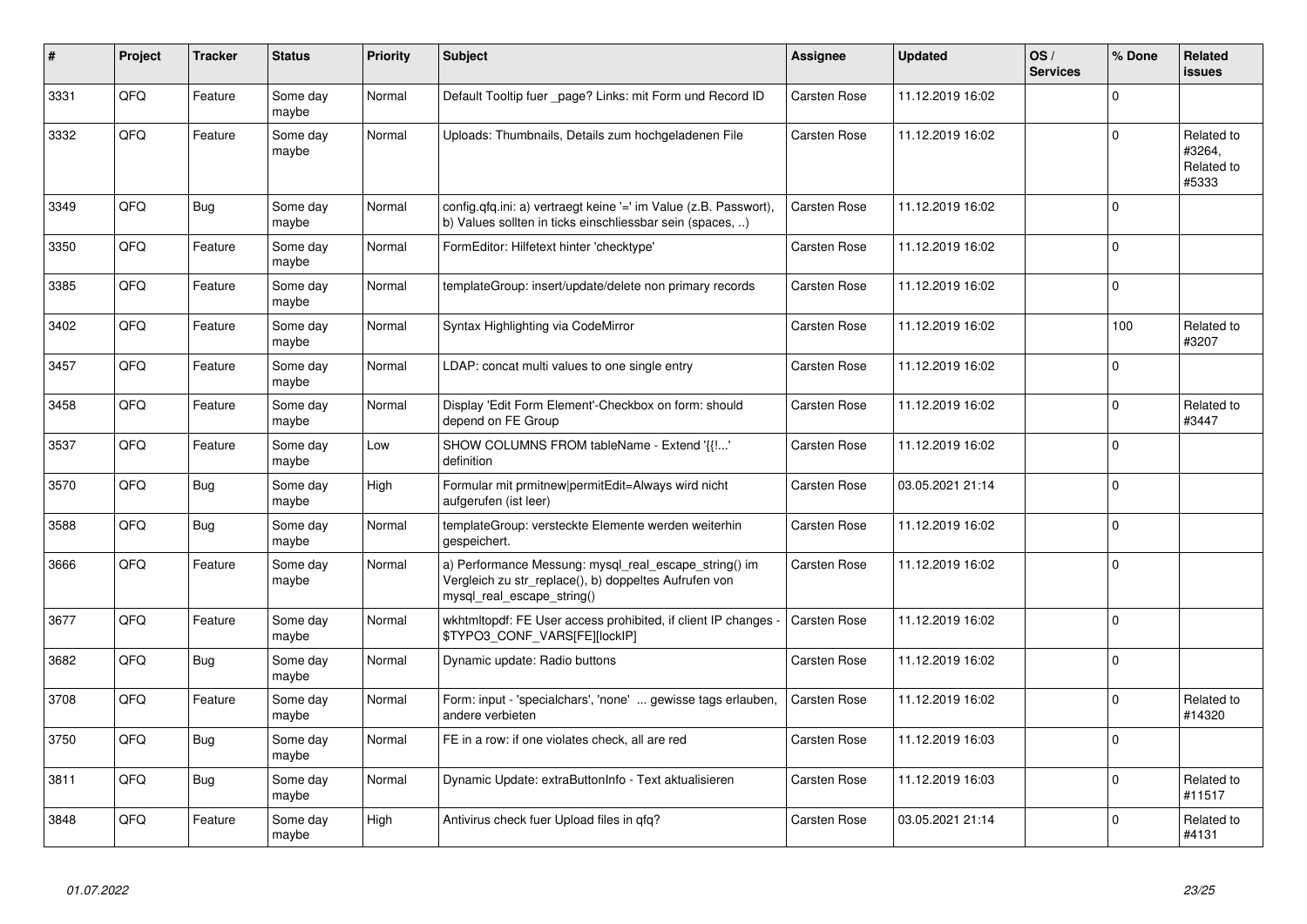| #    | Project | <b>Tracker</b> | <b>Status</b>     | <b>Priority</b> | <b>Subject</b>                                                                                                                   | <b>Assignee</b>     | <b>Updated</b>   | OS/<br><b>Services</b> | % Done      | Related<br>issues                           |
|------|---------|----------------|-------------------|-----------------|----------------------------------------------------------------------------------------------------------------------------------|---------------------|------------------|------------------------|-------------|---------------------------------------------|
| 3877 | QFQ     | Feature        | Some day<br>maybe | Normal          | FormEditor: die Felder die aktuell nicht gebraucht werden nur<br>auf readonly/disabled setzen (nicht ausblenden > das irritiert. | <b>Carsten Rose</b> | 11.12.2019 16:03 |                        | $\Omega$    |                                             |
| 3882 | QFQ     | <b>Bug</b>     | Some day<br>maybe | Normal          | templateGroup: disable 'add' if limit is reached - funktioniert<br>nicht wenn bereits records existierten                        | <b>Carsten Rose</b> | 11.12.2019 16:03 |                        | $\Omega$    |                                             |
| 3895 | QFQ     | <b>Bug</b>     | Some day<br>maybe | Normal          | typeahead pedantic: on lehrkredit Idap webpass - if only one<br>person is in dropdown, such person can't be selected             | Carsten Rose        | 11.12.2019 16:03 |                        | $\Omega$    |                                             |
| 3900 | QFQ     | Feature        | Some day<br>maybe | Normal          | Extend documentation of 'Copy / Paste'                                                                                           | <b>Carsten Rose</b> | 11.12.2019 16:03 |                        | $\Omega$    | Related to<br>#3899                         |
| 3905 | QFQ     | Feature        | Some day<br>maybe | Normal          | Documentation: Best Practice anhand eines Online<br>Bewerbungstools                                                              | Carsten Rose        | 11.12.2019 16:03 |                        | $\Omega$    |                                             |
| 3941 | QFQ     | Feature        | Some day<br>maybe | Normal          | sqlAfter: es sollten mehrere moeglich sein                                                                                       | Carsten Rose        | 11.12.2019 16:03 |                        | $\Omega$    | Related to<br>#3942                         |
| 3942 | QFQ     | Feature        | Some day<br>maybe | Normal          | Action Elemente: neu generierte IDs via FE weitergeben                                                                           | Carsten Rose        | 11.12.2019 16:03 |                        | $\Omega$    | Related to<br>#3941                         |
| 3947 | QFQ     | Feature        | Some day<br>maybe | Normal          | Attack detectect: logout current user                                                                                            | <b>Carsten Rose</b> | 11.12.2019 16:03 |                        | $\Omega$    | Related to<br>#5458,<br>Related to<br>#6299 |
| 3967 | QFQ     | Feature        | Some day<br>maybe | High            | Report: Checkbox, Radio, Dropdown, Input welches ohne<br>Submit funktioniert - 'Inline-Form'                                     | <b>Carsten Rose</b> | 03.05.2021 21:14 |                        | $\Omega$    |                                             |
| 3990 | QFQ     | Feature        | Some day<br>maybe | High            | custom class definition: add space automatically                                                                                 | <b>Carsten Rose</b> | 03.05.2021 21:14 |                        | $\Omega$    |                                             |
| 3991 | QFQ     | Feature        | Some day<br>maybe | Normal          | report: Columnname '_skipWrap' skips 'fbeg', 'fend'                                                                              | Carsten Rose        | 11.12.2019 16:03 |                        | $\mathbf 0$ |                                             |
| 4008 | QFQ     | <b>Bug</b>     | Some day<br>maybe | Normal          | FormElemen.type=sendmail: wrong 'TO' if 'real<br>name <rea@mail.to>' is used</rea@mail.to>                                       | <b>Carsten Rose</b> | 11.12.2019 16:03 |                        | $\Omega$    |                                             |
| 4026 | QFQ     | Feature        | Some day<br>maybe | Normal          | sqlLog.sql: log number of FE.id                                                                                                  | Carsten Rose        | 11.12.2019 16:03 |                        | $\Omega$    | Related to<br>#5458                         |
| 4092 | QFQ     | Bug            | Some day<br>maybe | Normal          | 1) Logging verbessern wann welches FE warum ausgefuehrt<br>wird, 2) Documentation: Best Practice Template Group                  | Carsten Rose        | 01.02.2020 23:19 |                        | $\Omega$    | Related to<br>#3504                         |
| 4197 | QFQ     | Feature        | Some day<br>maybe | Normal          | Unit Test fuer JSON Stream von QuickFormQuery.php ><br>doForm()                                                                  | Carsten Rose        | 11.12.2019 16:03 |                        | $\Omega$    |                                             |
| 4258 | QFQ     | Feature        | Some day<br>maybe | High            | <b>System Defaults: Forms</b>                                                                                                    | <b>Carsten Rose</b> | 03.05.2021 21:14 |                        | $\Omega$    |                                             |
| 4259 | QFQ     | Feature        | Some day<br>maybe | Normal          | Instant trigger a cron job                                                                                                       | Carsten Rose        | 11.12.2019 16:03 |                        | $\mathbf 0$ |                                             |
| 4279 | QFQ     | Bug            | Some day<br>maybe | High            | config.linkVars lost                                                                                                             | Carsten Rose        | 03.05.2021 21:14 |                        | $\mathbf 0$ |                                             |
| 4293 | QFQ     | <b>Bug</b>     | Some day<br>maybe | Normal          | Download broken if token 'd:' is missing - but no error<br>message                                                               | Carsten Rose        | 11.12.2019 16:03 |                        | $\mathbf 0$ | Related to<br>#7514                         |